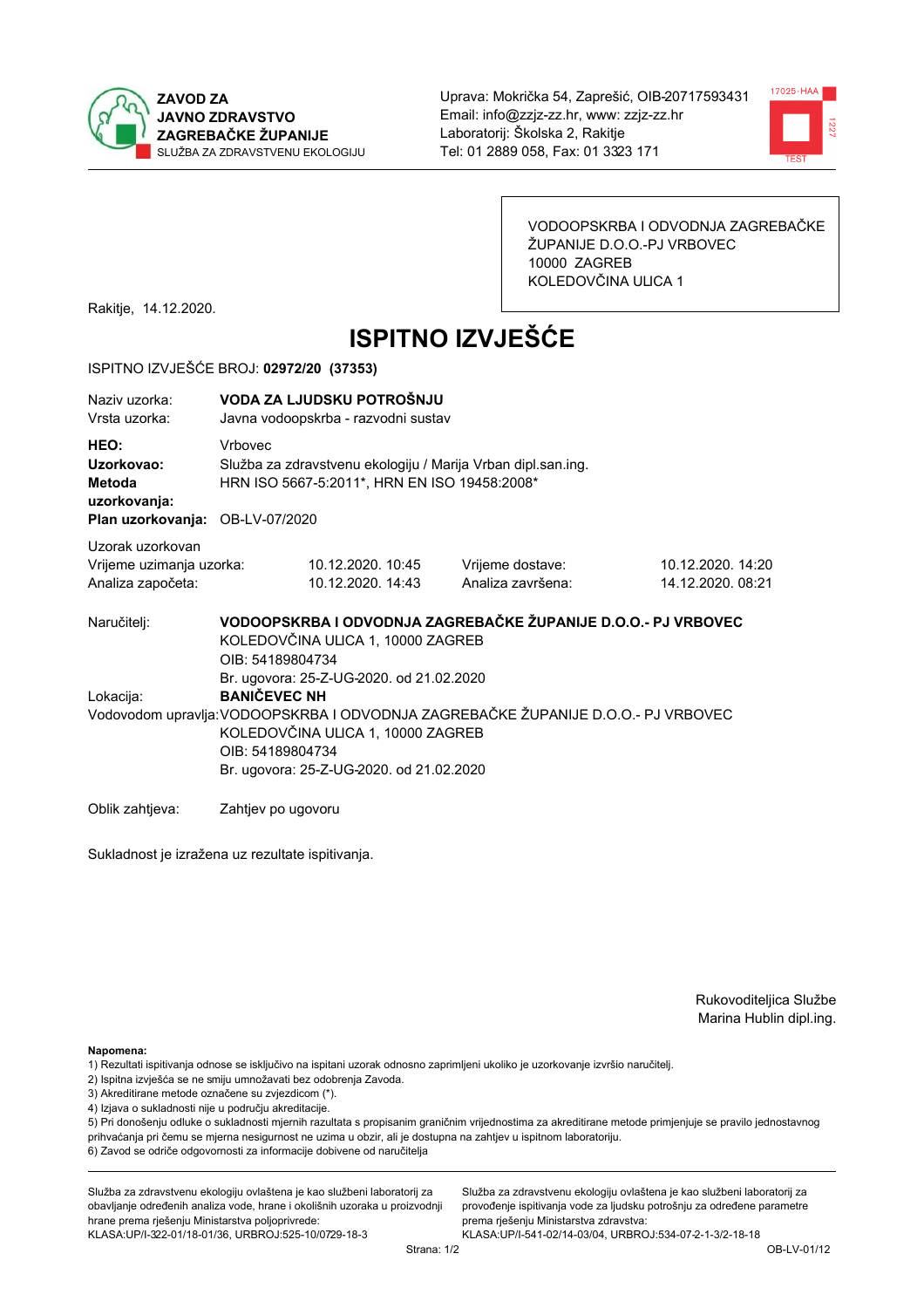## **REZULTATI ISPITIVANJA:**

| Pokazatelj                | <b>Metoda</b>                           | <b>MJ</b>                   | <b>Rezultatt</b> | <b>MDK**</b> | <b>Sukladno</b> |
|---------------------------|-----------------------------------------|-----------------------------|------------------|--------------|-----------------|
| Temperatura               | Standard Methods 21st Ed.<br>2005.2550B | $^{\circ}$ C                | 9,3              | 25           | DA              |
| Slobodni rezidualni klor  | HRN EN ISO 7393-2:2018*                 | mg/L $Cl_2$                 | 0,07             | 0,5          | DA              |
| Boja                      | HRN EN ISO 7887:2012                    | mg/L Pt/Co skale            | < 5              | 20           | DA              |
| Mutnoća                   | HRN EN ISO 7027-1:2016*                 | NTU jedinica                | 0,17             | 4            | DA              |
| <b>Miris</b>              | HRN EN 1622:2008                        |                             | bez              | bez          | DA              |
| Okus                      | HRN EN 1622:2008                        |                             | bez              | bez          | DA              |
| pH                        | HRN EN ISO 10523:2012*                  | pH jedinica                 | 7,4              | $6.5 - 9.5$  | DA              |
| Temp.pri određivanju pH   |                                         | $\overline{c}$              | 13,9             |              |                 |
| Elektrovodljivost         | HRN EN 27888:2008*                      | µScm <sup>-1</sup> pri 20°C | 451              | 2.500        | DA              |
| Utrošak KMnO <sub>4</sub> | HRN EN ISO 8467:2001                    | mg/L O <sub>2</sub>         | 0,6              | 5,0          | DA              |
| Kloridi                   | HRN EN ISO 10304-1:2009*                | mg/L CI                     | 12,6             | 250,0        | DA              |
| Nitriti                   | HRN EN ISO 10304-1:2009*                | mg/L $(NO2)$                | 0,057            | 0,50         | DA              |
| Nitrati                   | HRN EN ISO 10304-1:2009*                | mg/L (NO <sub>3</sub> )     | 5,6              | 50           | DA              |
| Amonij                    | HRN ISO 7150-1:1998*                    | mg/L $(NH_A^+)$             | < 0,05           | 0,50         | DA              |

trezultat izražen kao manje od (<) odnosi se na granicu kvantifikacije

\*\*maksimalno dozvoljena koncentracija

## Izjava o sukladnosti

Prema ispitanim parametrima uzorak vode JE SUKLADAN zahtjevima članka 5. Zakona o vodi za ljudsku potrošnju (NN 56/2013, 64/2015, 104/2017, 115/2018, 16/2020) i priloga I Pravilnika o parametrima sukladnosti, metodama analize, monitoringu i planovima sigurnosti vode za ljudsku potrošnju te načinu vođenja registra pravnih osoba koje obavljaju djelatnost javne vodoopskrbe (NN 125/2017, 39/2020).

> Zamjena voditelja Odsjeka Marina Hublin dipl.ing.

# Odsiek za mikrobiološka ispitivanja voda

## **REZULTATI ISPITIVANJA:**

| Pokazatelj             | <b>Metoda</b>           | <b>MJ</b>   | <b>Rezultat</b> | <b>MDK**</b> | <b>Sukladno</b> |
|------------------------|-------------------------|-------------|-----------------|--------------|-----------------|
| Ukupni koliformi       | HRN EN ISO 9308-1:2014* | broj/100 mL |                 | 0            | DA              |
| Escherichia coli       | HRN EN ISO 9308-1:2014* | broj/100 mL | < 1             | 0            | DA              |
| Enterokoki             | HRN EN ISO 7899-2:2000* | broj/100 mL | <1              | 0            | DA              |
| Pseudomonas aeruginosa | HRN EN ISO 16266:2008*  | broj/100 mL | <1              | 0            | DA              |
| Aerobne bakt -36°C/48h | HRN EN ISO 6222:2000*   | broj/1 mL   | < 1             | 100          | DA              |
| Aerobne bakt -22°C/72h | HRN EN ISO 6222:2000*   | broj/1 mL   | < 1             | 100          | DA              |

\*\*maksimalno dozvoljena koncentracija

#### Izjava o sukladnosti

Prema ispitanim parametrima uzorak vode JE SUKLADAN zahtjevima članka 5. Zakona o vodi za ljudsku potrošnju (NN 56/2013, 64/2015, 104/2017, 115/2018, 16/2020) i priloga I Pravilnika o parametrima sukladnosti, metodama analize, monitoringu i planovima sigurnosti vode za ljudsku potrošnju te načinu vođenja registra pravnih osoba koje obavljaju djelatnost javne vodoopskrbe (NN 125/2017, 39/2020).

> Voditeljica Odsjeka Marina Hublin dipl.ing.

## KRAJ ISPITNOG IZVJEŠĆA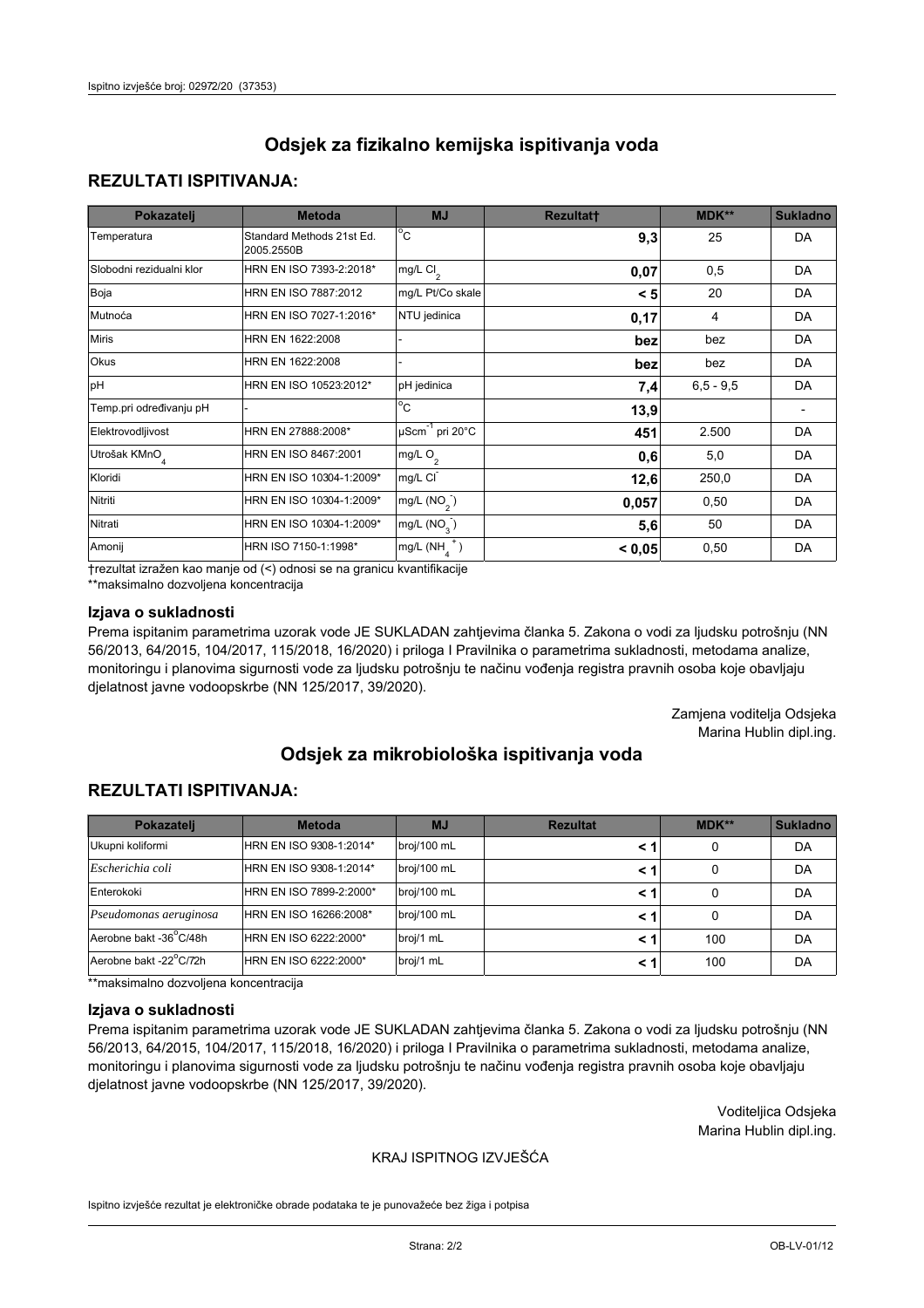



VODOOPSKRBA I ODVODNJA ZAGREBAČKE ŽUPANIJE D.O.O.-PJ VRBOVEC 10000 ZAGREB KOLEDOVČINA ULICA 1

Rakitje, 14.12.2020.

# **ISPITNO IZVJEŠĆE**

#### ISPITNO IZVJEŠĆE BROJ: 02971/20 (37352)

| Naziv uzorka:<br>Vrsta uzorka:                                                  |                                                                                                                                                                                                                                                           | VODA ZA LJUDSKU POTROŠNJU<br>Javna vodoopskrba - razvodni sustav                                             |                                                               |                                        |  |  |
|---------------------------------------------------------------------------------|-----------------------------------------------------------------------------------------------------------------------------------------------------------------------------------------------------------------------------------------------------------|--------------------------------------------------------------------------------------------------------------|---------------------------------------------------------------|----------------------------------------|--|--|
| HEO:<br>Uzorkovao:<br>Metoda<br>uzorkovanja:<br>Plan uzorkovanja: OB-LV-07/2020 | <b>Vrhovec</b>                                                                                                                                                                                                                                            | Služba za zdravstvenu ekologiju / Marija Vrban dipl.san.ing.<br>HRN ISO 5667-5:2011*, HRN EN ISO 19458:2008* |                                                               |                                        |  |  |
| Uzorak uzorkovan<br>Vrijeme uzimanja uzorka:<br>Analiza započeta:               |                                                                                                                                                                                                                                                           | 10.12.2020. 10:30<br>10.12.2020. 14:37                                                                       | Vrijeme dostave:<br>Analiza završena:                         | 10.12.2020. 14:20<br>14.12.2020. 08:21 |  |  |
| Naručitelj:                                                                     | OIB: 54189804734                                                                                                                                                                                                                                          | KOLEDOVČINA ULICA 1, 10000 ZAGREB                                                                            | VODOOPSKRBA I ODVODNJA ZAGREBAČKE ŽUPANIJE D.O.O.- PJ VRBOVEC |                                        |  |  |
| Lokacija:                                                                       | Br. ugovora: 25-Z-UG-2020. od 21.02.2020<br>RAKOVEC, OPĆINA, NH<br>Vodovodom upravlja: VODOOPSKRBA I ODVODNJA ZAGREBAČKE ŽUPANIJE D.O.O.- PJ VRBOVEC<br>KOLEDOVČINA ULICA 1, 10000 ZAGREB<br>OIB: 54189804734<br>Br. ugovora: 25-Z-UG-2020. od 21.02.2020 |                                                                                                              |                                                               |                                        |  |  |
| Oblik zahtjeva:                                                                 | Zahtjev po ugovoru                                                                                                                                                                                                                                        |                                                                                                              |                                                               |                                        |  |  |

Sukladnost je izražena uz rezultate ispitivanja.

Rukovoditeljica Službe Marina Hublin dipl.ing.

Napomena:

- 1) Rezultati ispitivanja odnose se isključivo na ispitani uzorak odnosno zaprimljeni ukoliko je uzorkovanje izvršio naručiteli.
- 2) Ispitna izvješća se ne smiju umnožavati bez odobrenja Zavoda.
- 3) Akreditirane metode označene su zvjezdicom (\*).
- 4) Izjava o sukladnosti nije u području akreditacije.

5) Pri donošenju odluke o sukladnosti mjernih razultata s propisanim graničnim vrijednostima za akreditirane metode primjenjuje se pravilo jednostavnog prihvaćanja pri čemu se mjerna nesigurnost ne uzima u obzir, ali je dostupna na zahtjev u ispitnom laboratoriju.

6) Zavod se odriče odgovornosti za informacije dobivene od naručitelja

Služba za zdravstvenu ekologiju ovlaštena je kao službeni laboratorij za obavljanje određenih analiza vode, hrane i okolišnih uzoraka u proizvodnji hrane prema rješenju Ministarstva poljoprivrede: KLASA: UP/I-322-01/18-01/36, URBROJ: 525-10/0729-18-3

Služba za zdravstvenu ekologiju ovlaštena je kao službeni laboratorij za provođenje ispitivanja vode za ljudsku potrošnju za određene parametre prema riešenju Ministarstva zdravstva: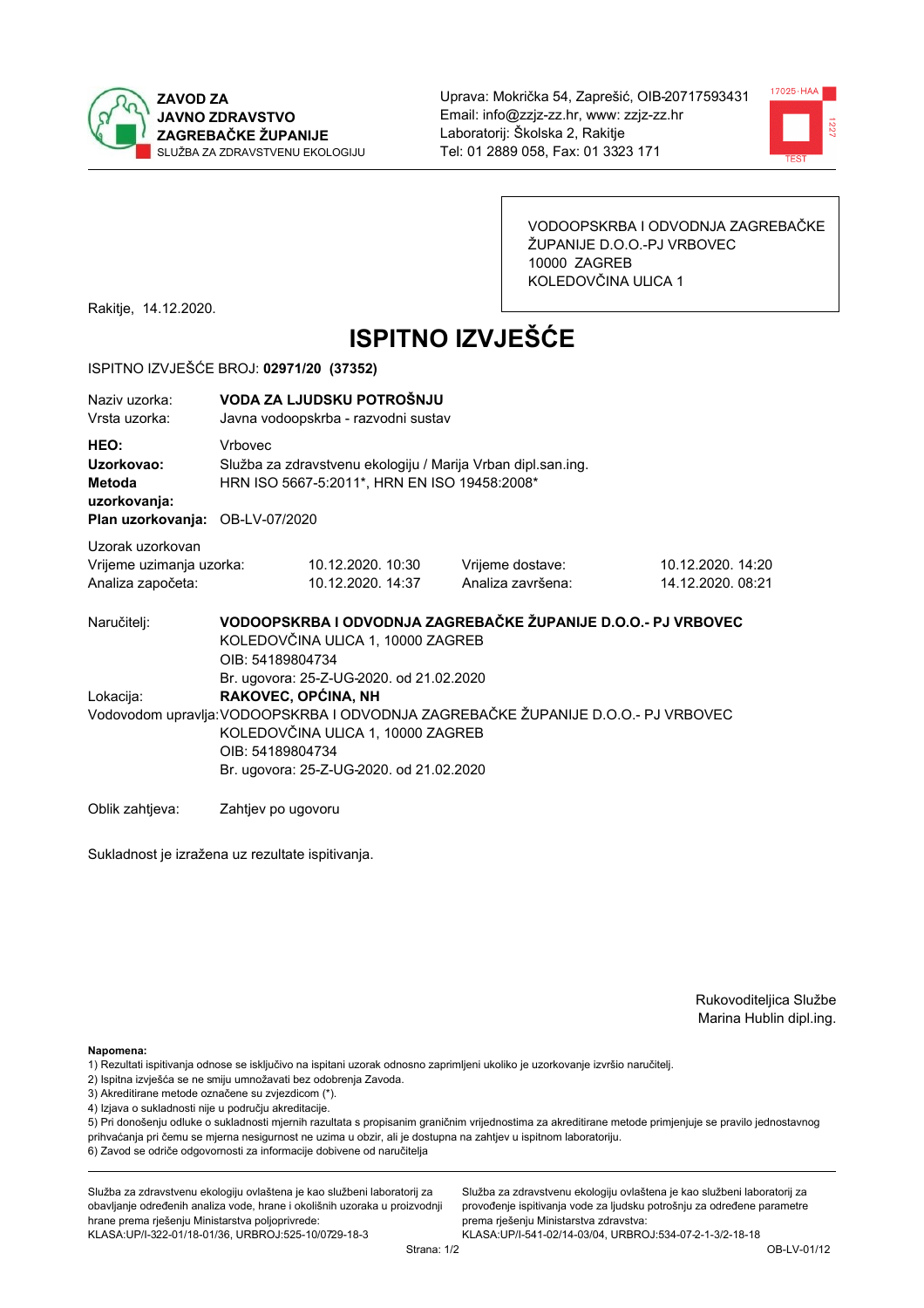# **REZULTATI ISPITIVANJA:**

| Pokazatelj                | <b>Metoda</b>                           | <b>MJ</b>                   | <b>Rezultatt</b> | <b>MDK**</b> | <b>Sukladno</b> |
|---------------------------|-----------------------------------------|-----------------------------|------------------|--------------|-----------------|
| Temperatura               | Standard Methods 21st Ed.<br>2005.2550B | $^{\circ}$ C                | 9,9              | 25           | DA              |
| Slobodni rezidualni klor  | HRN EN ISO 7393-2:2018*                 | mg/L $Cl_2$                 | 0,16             | 0,5          | DA              |
| Boja                      | HRN EN ISO 7887:2012                    | mg/L Pt/Co skale            | < 5              | 20           | DA              |
| Mutnoća                   | HRN EN ISO 7027-1:2016*                 | NTU jedinica                | 0,33             | 4            | DA              |
| <b>Miris</b>              | HRN EN 1622:2008                        |                             | bez              | bez          | DA              |
| Okus                      | HRN EN 1622:2008                        |                             | bez              | bez          | DA              |
| pH                        | HRN EN ISO 10523:2012*                  | pH jedinica                 | 7,4              | $6.5 - 9.5$  | DA              |
| Temp.pri određivanju pH   |                                         | $\overline{c}$              | 13,8             |              |                 |
| Elektrovodljivost         | HRN EN 27888:2008*                      | µScm <sup>-1</sup> pri 20°C | 457              | 2.500        | DA              |
| Utrošak KMnO <sub>4</sub> | HRN EN ISO 8467:2001                    | mg/L O <sub>2</sub>         | 0,7              | 5,0          | DA              |
| Kloridi                   | HRN EN ISO 10304-1:2009*                | mg/L CI                     | 12,1             | 250,0        | DA              |
| Nitriti                   | HRN EN ISO 10304-1:2009*                | mg/L $(NO2)$                | < 0,050          | 0,50         | DA              |
| Nitrati                   | HRN EN ISO 10304-1:2009*                | mg/L (NO <sub>3</sub> )     | 5,3              | 50           | DA              |
| Amonij                    | HRN ISO 7150-1:1998*                    | mg/L $(NH_A^+)$             | < 0,05           | 0,50         | DA              |

trezultat izražen kao manje od (<) odnosi se na granicu kvantifikacije

\*\*maksimalno dozvoljena koncentracija

## Izjava o sukladnosti

Prema ispitanim parametrima uzorak vode JE SUKLADAN zahtjevima članka 5. Zakona o vodi za ljudsku potrošnju (NN 56/2013, 64/2015, 104/2017, 115/2018, 16/2020) i priloga I Pravilnika o parametrima sukladnosti, metodama analize, monitoringu i planovima sigurnosti vode za ljudsku potrošnju te načinu vođenja registra pravnih osoba koje obavljaju djelatnost javne vodoopskrbe (NN 125/2017, 39/2020).

> Zamjena voditelja Odsjeka Marina Hublin dipl.ing.

# Odsiek za mikrobiološka ispitivanja voda

# **REZULTATI ISPITIVANJA:**

| Pokazatelj             | <b>Metoda</b>           | <b>MJ</b>   | <b>Rezultat</b> | MDK** | <b>Sukladno</b> |
|------------------------|-------------------------|-------------|-----------------|-------|-----------------|
| Ukupni koliformi       | HRN EN ISO 9308-1:2014* | broj/100 mL |                 | 0     | DA              |
| Escherichia coli       | HRN EN ISO 9308-1:2014* | broj/100 mL | < 1             | 0     | DA              |
| Enterokoki             | HRN EN ISO 7899-2:2000* | broj/100 mL | < 1             | 0     | DA              |
| Pseudomonas aeruginosa | HRN EN ISO 16266:2008*  | broj/100 mL | < 1             | 0     | DA              |
| Aerobne bakt -36°C/48h | HRN EN ISO 6222:2000*   | broj/1 mL   | < 1             | 100   | DA              |
| Aerobne bakt -22°C/72h | HRN EN ISO 6222:2000*   | broj/1 mL   | J.              | 100   | DA              |

\*\*maksimalno dozvoljena koncentracija

#### Izjava o sukladnosti

Prema ispitanim parametrima uzorak vode JE SUKLADAN zahtjevima članka 5. Zakona o vodi za ljudsku potrošnju (NN 56/2013, 64/2015, 104/2017, 115/2018, 16/2020) i priloga I Pravilnika o parametrima sukladnosti, metodama analize, monitoringu i planovima sigurnosti vode za ljudsku potrošnju te načinu vođenja registra pravnih osoba koje obavljaju djelatnost javne vodoopskrbe (NN 125/2017, 39/2020).

> Voditeljica Odsjeka Marina Hublin dipl.ing.

## KRAJ ISPITNOG IZVJEŠĆA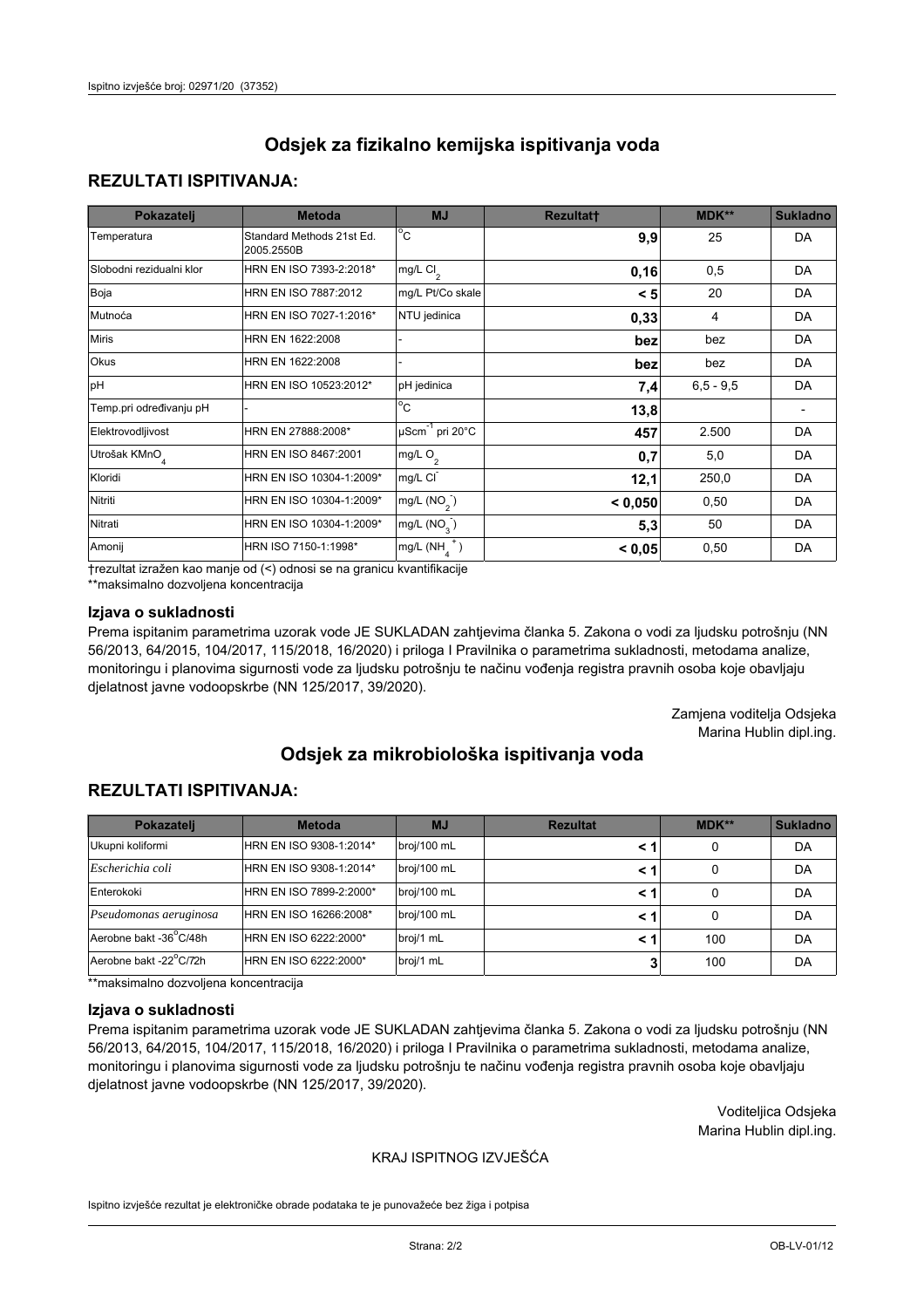



VODOOPSKRBA I ODVODNJA ZAGREBAČKE ŽUPANIJE D.O.O.-PJ VRBOVEC 10000 ZAGREB KOLEDOVČINA ULICA 1

Rakitje, 14.12.2020.

# **ISPITNO IZVJEŠĆE**

#### ISPITNO IZVJEŠĆE BROJ: 02970/20 (37351)

| Naziv uzorka:<br>Vrsta uzorka:                                                  |                                                                                                                                                                                                           | VODA ZA LJUDSKU POTROŠNJU<br>Javna vodoopskrba - razvodni sustav                                                                                                   |                                       |                                       |  |  |  |
|---------------------------------------------------------------------------------|-----------------------------------------------------------------------------------------------------------------------------------------------------------------------------------------------------------|--------------------------------------------------------------------------------------------------------------------------------------------------------------------|---------------------------------------|---------------------------------------|--|--|--|
| HEO:<br>Uzorkovao:<br>Metoda<br>uzorkovanja:<br>Plan uzorkovanja: OB-LV-07/2020 | <b>Vrhovec</b>                                                                                                                                                                                            | Služba za zdravstvenu ekologiju / Marija Vrban dipl.san.ing.<br>HRN ISO 5667-5:2011*, HRN EN ISO 19458:2008*                                                       |                                       |                                       |  |  |  |
| Uzorak uzorkovan<br>Vrijeme uzimanja uzorka:<br>Analiza započeta:               |                                                                                                                                                                                                           | 10.12.2020. 10:15<br>10.12.2020. 14:37                                                                                                                             | Vrijeme dostave:<br>Analiza završena: | 10.12.2020.14:20<br>14.12.2020. 08:20 |  |  |  |
| Naručitelj:                                                                     |                                                                                                                                                                                                           | VODOOPSKRBA I ODVODNJA ZAGREBAČKE ŽUPANIJE D.O.O.- PJ VRBOVEC<br>KOLEDOVČINA ULICA 1, 10000 ZAGREB<br>OIB: 54189804734<br>Br. ugovora: 25-Z-UG-2020. od 21.02.2020 |                                       |                                       |  |  |  |
| Lokacija:                                                                       | <b>CERJE NH</b><br>Vodovodom upravlja: VODOOPSKRBA I ODVODNJA ZAGREBAČKE ŽUPANIJE D.O.O.- PJ VRBOVEC<br>KOLEDOVČINA ULICA 1, 10000 ZAGREB<br>OIB: 54189804734<br>Br. ugovora: 25-Z-UG-2020. od 21.02.2020 |                                                                                                                                                                    |                                       |                                       |  |  |  |
| Oblik zahtjeva:                                                                 | Zahtjev po ugovoru                                                                                                                                                                                        |                                                                                                                                                                    |                                       |                                       |  |  |  |

Sukladnost je izražena uz rezultate ispitivanja.

Rukovoditeljica Službe Marina Hublin dipl.ing.

Napomena:

- 1) Rezultati ispitivanja odnose se isključivo na ispitani uzorak odnosno zaprimljeni ukoliko je uzorkovanje izvršio naručiteli.
- 2) Ispitna izvješća se ne smiju umnožavati bez odobrenja Zavoda.
- 3) Akreditirane metode označene su zvjezdicom (\*).
- 4) Izjava o sukladnosti nije u području akreditacije.

5) Pri donošenju odluke o sukladnosti mjernih razultata s propisanim graničnim vrijednostima za akreditirane metode primjenjuje se pravilo jednostavnog prihvaćanja pri čemu se mjerna nesigurnost ne uzima u obzir, ali je dostupna na zahtjev u ispitnom laboratoriju.

6) Zavod se odriče odgovornosti za informacije dobivene od naručitelja

Služba za zdravstvenu ekologiju ovlaštena je kao službeni laboratorij za obavljanje određenih analiza vode, hrane i okolišnih uzoraka u proizvodnji hrane prema rješenju Ministarstva poljoprivrede: KLASA: UP/I-322-01/18-01/36, URBROJ: 525-10/0729-18-3

Služba za zdravstvenu ekologiju ovlaštena je kao službeni laboratorij za provođenje ispitivanja vode za ljudsku potrošnju za određene parametre prema riešenju Ministarstva zdravstva: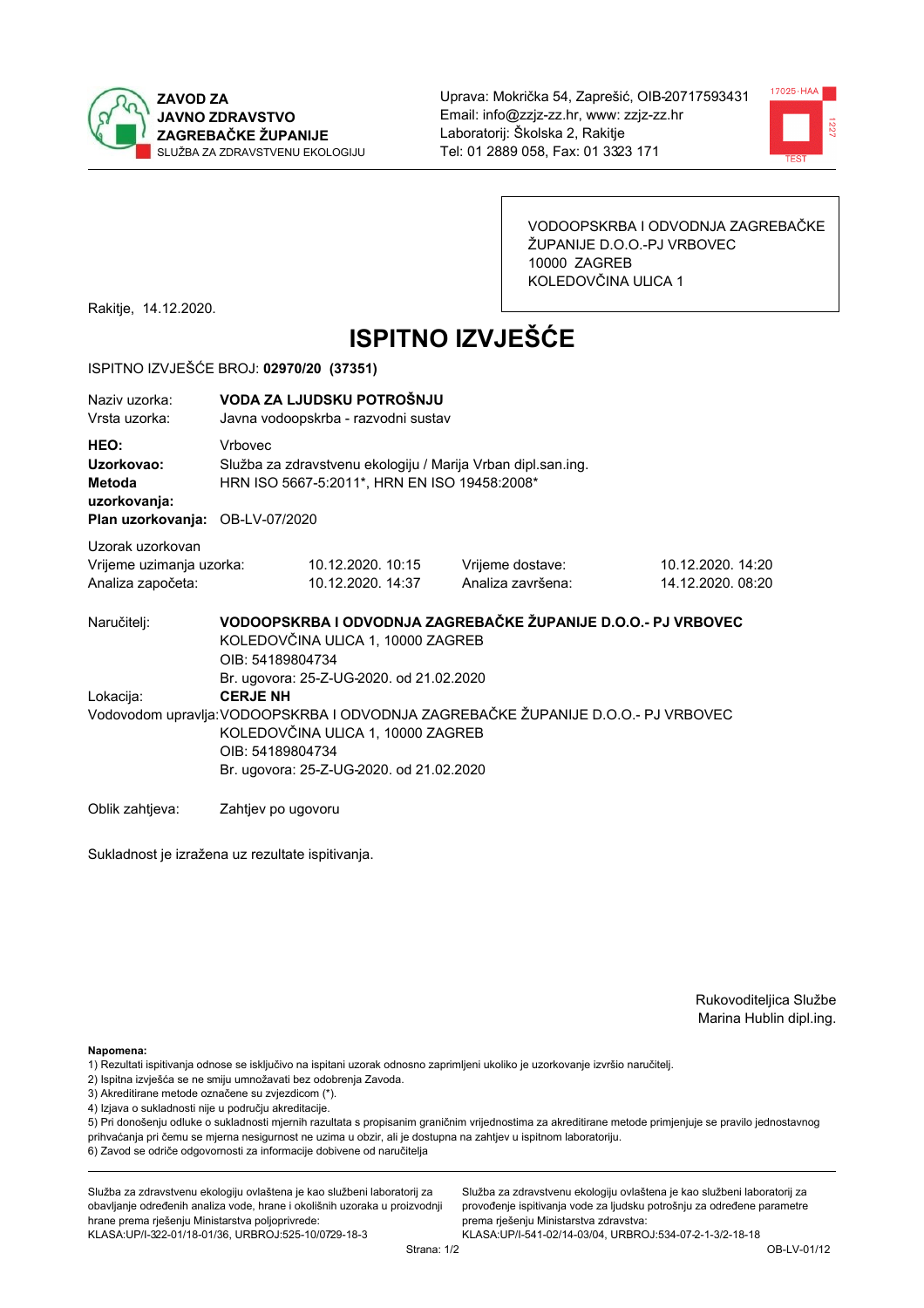# **REZULTATI ISPITIVANJA:**

| Pokazatelj                | <b>Metoda</b>                           | <b>MJ</b>                   | <b>Rezultatt</b> | <b>MDK**</b> | <b>Sukladno</b> |
|---------------------------|-----------------------------------------|-----------------------------|------------------|--------------|-----------------|
| Temperatura               | Standard Methods 21st Ed.<br>2005.2550B | $^{\circ}$ C                | 9,9              | 25           | DA              |
| Slobodni rezidualni klor  | HRN EN ISO 7393-2:2018*                 | mg/L $Cl_2$                 | 0,26             | 0,5          | DA              |
| Boja                      | HRN EN ISO 7887:2012                    | mg/L Pt/Co skale            | < 5              | 20           | DA              |
| Mutnoća                   | HRN EN ISO 7027-1:2016*                 | NTU jedinica                | 0,45             | 4            | DA              |
| <b>Miris</b>              | HRN EN 1622:2008                        |                             | bez              | bez          | DA              |
| Okus                      | HRN EN 1622:2008                        |                             | bez              | bez          | DA              |
| pH                        | HRN EN ISO 10523:2012*                  | pH jedinica                 | 7,5              | $6.5 - 9.5$  | DA              |
| Temp.pri određivanju pH   |                                         | $\overline{c}$              | 13,5             |              |                 |
| Elektrovodljivost         | HRN EN 27888:2008*                      | µScm <sup>-1</sup> pri 20°C | 446              | 2.500        | DA              |
| Utrošak KMnO <sub>4</sub> | HRN EN ISO 8467:2001                    | mg/L O <sub>2</sub>         | 0,5              | 5,0          | DA              |
| Kloridi                   | HRN EN ISO 10304-1:2009*                | mg/L CI                     | 11,7             | 250,0        | DA              |
| Nitriti                   | HRN EN ISO 10304-1:2009*                | mg/L (NO <sub>2</sub> )     | < 0,050          | 0,50         | DA              |
| Nitrati                   | HRN EN ISO 10304-1:2009*                | mg/L (NO <sub>3</sub> )     | 5,2              | 50           | DA              |
| Amonij                    | HRN ISO 7150-1:1998*                    | mg/L $(NH_A^+)$             | < 0,05           | 0,50         | DA              |

trezultat izražen kao manje od (<) odnosi se na granicu kvantifikacije

\*\*maksimalno dozvoljena koncentracija

## Izjava o sukladnosti

Prema ispitanim parametrima uzorak vode JE SUKLADAN zahtjevima članka 5. Zakona o vodi za ljudsku potrošnju (NN 56/2013, 64/2015, 104/2017, 115/2018, 16/2020) i priloga I Pravilnika o parametrima sukladnosti, metodama analize, monitoringu i planovima sigurnosti vode za ljudsku potrošnju te načinu vođenja registra pravnih osoba koje obavljaju djelatnost javne vodoopskrbe (NN 125/2017, 39/2020).

> Zamjena voditelja Odsjeka Marina Hublin dipl.ing.

# Odsiek za mikrobiološka ispitivanja voda

# **REZULTATI ISPITIVANJA:**

| Pokazatelj             | <b>Metoda</b>           | <b>MJ</b>   | <b>Rezultat</b> | <b>MDK**</b> | <b>Sukladno</b> |
|------------------------|-------------------------|-------------|-----------------|--------------|-----------------|
| Ukupni koliformi       | HRN EN ISO 9308-1:2014* | broj/100 mL |                 | 0            | DA              |
| Escherichia coli       | HRN EN ISO 9308-1:2014* | broj/100 mL | < 1             | 0            | DA              |
| Enterokoki             | HRN EN ISO 7899-2:2000* | broj/100 mL | <1              | 0            | DA              |
| Pseudomonas aeruginosa | HRN EN ISO 16266:2008*  | broj/100 mL | <1              | 0            | DA              |
| Aerobne bakt -36°C/48h | HRN EN ISO 6222:2000*   | broj/1 mL   | < 1             | 100          | DA              |
| Aerobne bakt -22°C/72h | HRN EN ISO 6222:2000*   | broj/1 mL   | < 1             | 100          | DA              |

\*\*maksimalno dozvoljena koncentracija

#### Izjava o sukladnosti

Prema ispitanim parametrima uzorak vode JE SUKLADAN zahtjevima članka 5. Zakona o vodi za ljudsku potrošnju (NN 56/2013, 64/2015, 104/2017, 115/2018, 16/2020) i priloga I Pravilnika o parametrima sukladnosti, metodama analize, monitoringu i planovima sigurnosti vode za ljudsku potrošnju te načinu vođenja registra pravnih osoba koje obavljaju djelatnost javne vodoopskrbe (NN 125/2017, 39/2020).

> Voditeljica Odsjeka Marina Hublin dipl.ing.

## KRAJ ISPITNOG IZVJEŠĆA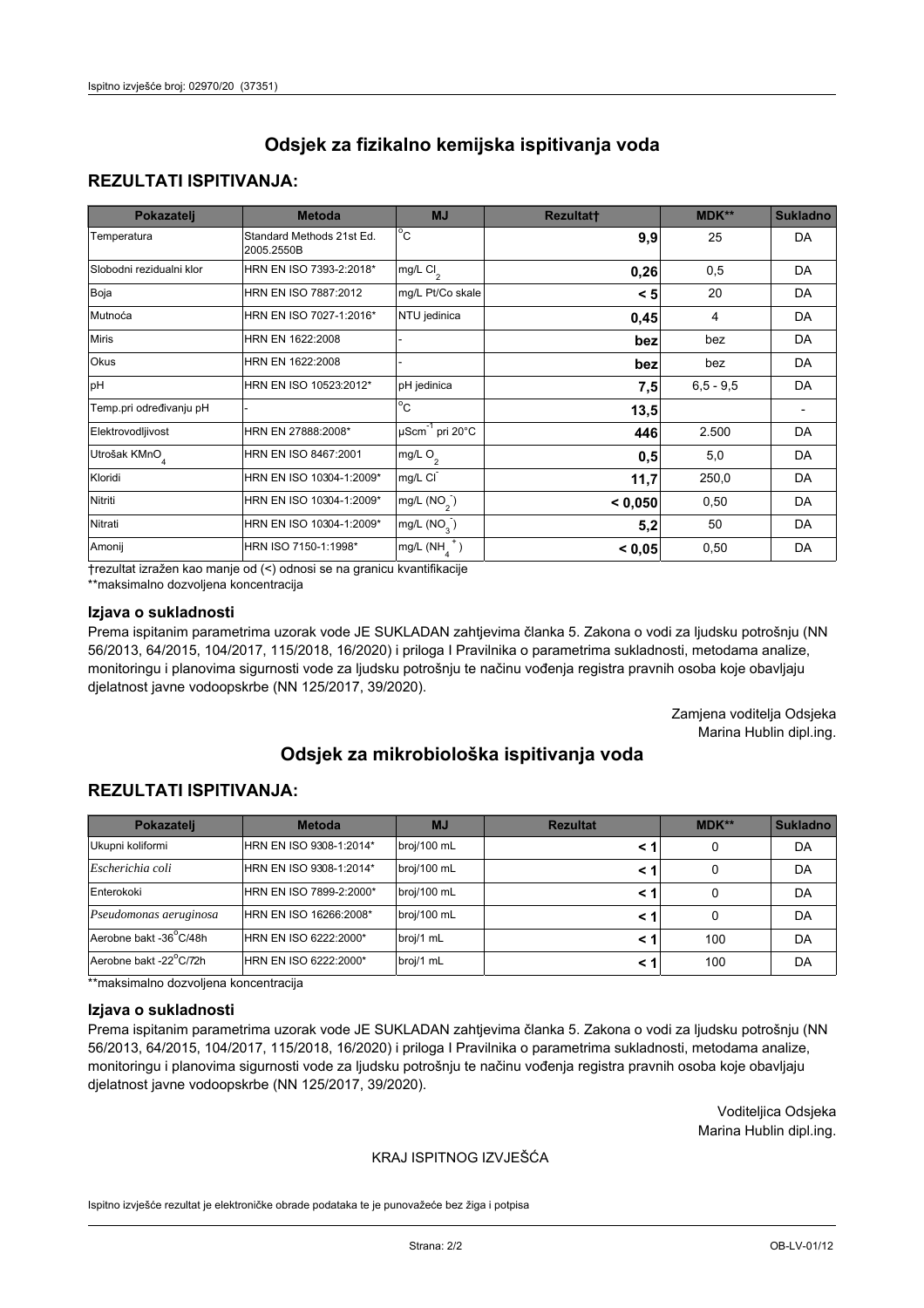



VODOOPSKRBA I ODVODNJA ZAGREBAČKE ŽUPANIJE D.O.O.-PJ VRBOVEC 10000 ZAGREB KOLEDOVČINA ULICA 1

Rakitje, 14.12.2020.

# **ISPITNO IZVJEŠĆE**

#### ISPITNO IZVJEŠĆE BROJ: 02969/20 (37350)

| Naziy uzorka:<br>Vrsta uzorka:                                                  |                    | VODA ZA LJUDSKU POTROŠNJU<br>Javna vodoopskrba - razvodni sustav                                                                                                                                                                                            |                                                               |                                        |  |  |  |
|---------------------------------------------------------------------------------|--------------------|-------------------------------------------------------------------------------------------------------------------------------------------------------------------------------------------------------------------------------------------------------------|---------------------------------------------------------------|----------------------------------------|--|--|--|
| HEO:<br>Uzorkovao:<br>Metoda<br>uzorkovanja:<br>Plan uzorkovanja: OB-LV-07/2020 | <b>Vrhovec</b>     | Služba za zdravstvenu ekologiju / Marija Vrban dipl.san.ing.<br>HRN ISO 5667-5:2011*, HRN EN ISO 19458:2008*                                                                                                                                                |                                                               |                                        |  |  |  |
| Uzorak uzorkovan<br>Vrijeme uzimanja uzorka:<br>Analiza započeta:               |                    | 10.12.2020. 10:10<br>10.12.2020. 14:36                                                                                                                                                                                                                      | Vrijeme dostave:<br>Analiza završena:                         | 10.12.2020. 14:20<br>14.12.2020. 08:19 |  |  |  |
| Naručiteli:                                                                     | OIB: 54189804734   | KOLEDOVČINA ULICA 1, 10000 ZAGREB                                                                                                                                                                                                                           | VODOOPSKRBA I ODVODNJA ZAGREBAČKE ŽUPANIJE D.O.O.- PJ VRBOVEC |                                        |  |  |  |
| Lokacija:                                                                       |                    | Br. ugovora: 25-Z-UG-2020. od 21.02.2020<br>NH VRBOVEČKI PAVLOVEC<br>Vodovodom upravlja: VODOOPSKRBA I ODVODNJA ZAGREBAČKE ŽUPANIJE D.O.O.- PJ VRBOVEC<br>KOLEDOVČINA ULICA 1, 10000 ZAGREB<br>OIB: 54189804734<br>Br. ugovora: 25-Z-UG-2020. od 21.02.2020 |                                                               |                                        |  |  |  |
| Oblik zahtieva:                                                                 | Zahtjev po ugovoru |                                                                                                                                                                                                                                                             |                                                               |                                        |  |  |  |

Sukladnost je izražena uz rezultate ispitivanja.

Rukovoditeljica Službe Marina Hublin dipl.ing.

Napomena:

- 1) Rezultati ispitivanja odnose se isključivo na ispitani uzorak odnosno zaprimljeni ukoliko je uzorkovanje izvršio naručiteli.
- 2) Ispitna izvješća se ne smiju umnožavati bez odobrenja Zavoda.
- 3) Akreditirane metode označene su zvjezdicom (\*).
- 4) Izjava o sukladnosti nije u području akreditacije.

5) Pri donošenju odluke o sukladnosti mjernih razultata s propisanim graničnim vrijednostima za akreditirane metode primjenjuje se pravilo jednostavnog prihvaćanja pri čemu se mjerna nesigurnost ne uzima u obzir, ali je dostupna na zahtjev u ispitnom laboratoriju.

6) Zavod se odriče odgovornosti za informacije dobivene od naručitelja

Služba za zdravstvenu ekologiju ovlaštena je kao službeni laboratorij za obavljanje određenih analiza vode, hrane i okolišnih uzoraka u proizvodnji hrane prema rješenju Ministarstva poljoprivrede: KLASA.UP/I-322-01/18-01/36, URBROJ.525-10/0729-18-3

Služba za zdravstvenu ekologiju ovlaštena je kao službeni laboratorij za provođenje ispitivanja vode za ljudsku potrošnju za određene parametre prema riešenju Ministarstva zdravstva: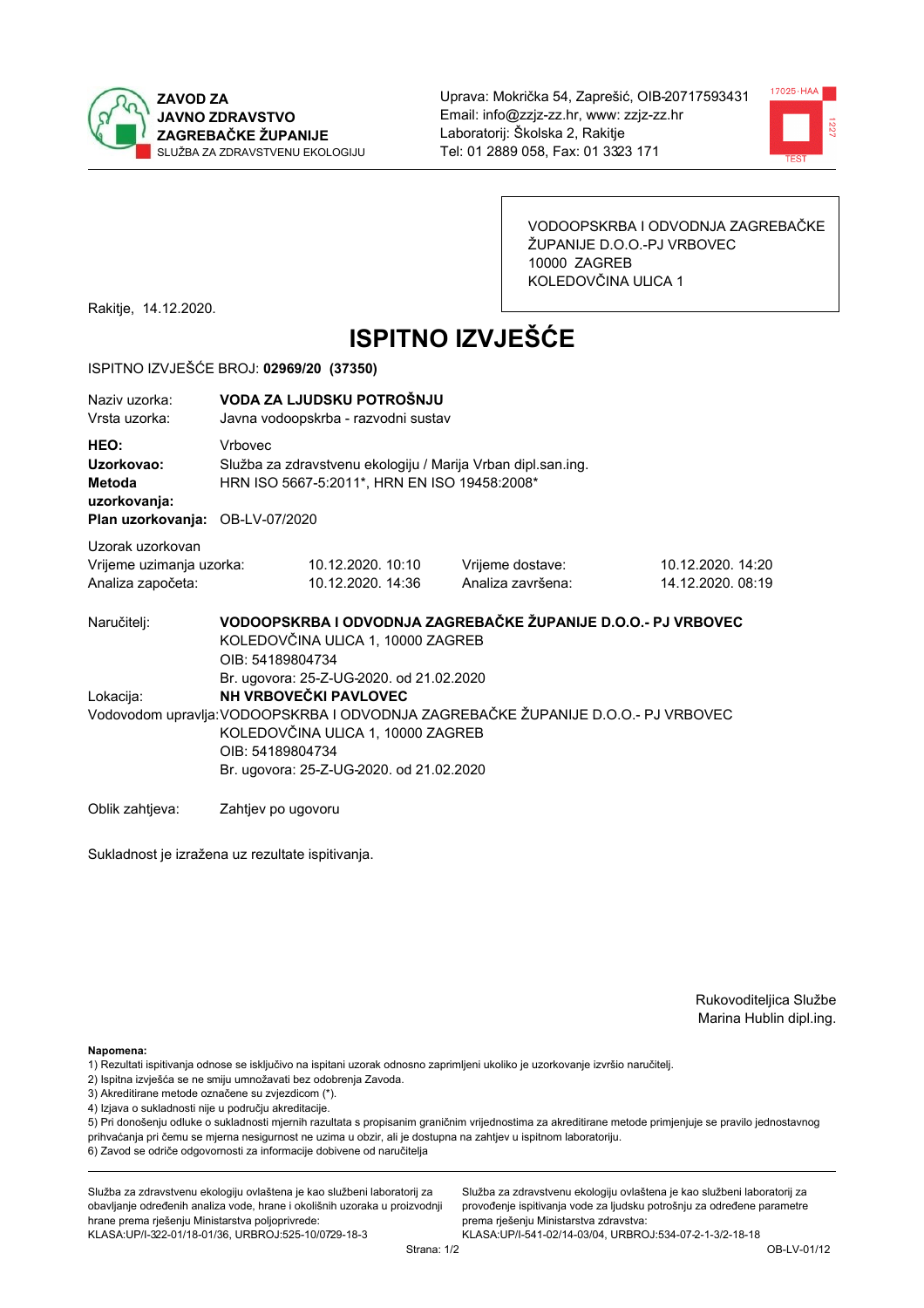# **REZULTATI ISPITIVANJA:**

| Pokazatelj                | <b>Metoda</b>                           | <b>MJ</b>                   | <b>Rezultatt</b> | <b>MDK**</b> | <b>Sukladno</b> |
|---------------------------|-----------------------------------------|-----------------------------|------------------|--------------|-----------------|
| Temperatura               | Standard Methods 21st Ed.<br>2005.2550B | $^{\circ}$ C                | 10,1             | 25           | DA              |
| Slobodni rezidualni klor  | HRN EN ISO 7393-2:2018*                 | $mg/L$ Cl <sub>2</sub>      | 0,27             | 0,5          | <b>DA</b>       |
| Boja                      | HRN EN ISO 7887:2012                    | mg/L Pt/Co skale            | < 5              | 20           | DA              |
| Mutnoća                   | HRN EN ISO 7027-1:2016*                 | NTU jedinica                | 0,45             | 4            | DA              |
| <b>Miris</b>              | HRN EN 1622:2008                        |                             | bez              | bez          | DA              |
| Okus                      | HRN EN 1622:2008                        |                             | bez              | bez          | DA              |
| pH                        | HRN EN ISO 10523:2012*                  | pH jedinica                 | 7,6              | $6,5 - 9,5$  | <b>DA</b>       |
| Temp.pri određivanju pH   |                                         | $\overline{c}$              | 13,1             |              |                 |
| Elektrovodljivost         | HRN EN 27888:2008*                      | µScm <sup>-1</sup> pri 20°C | 668              | 2.500        | DA              |
| Utrošak KMnO <sub>4</sub> | HRN EN ISO 8467:2001                    | mg/L O <sub>2</sub>         | 0,9              | 5,0          | <b>DA</b>       |
| Kloridi                   | HRN EN ISO 10304-1:2009*                | mg/L CI                     | 11,8             | 250,0        | DA              |
| Nitriti                   | HRN EN ISO 10304-1:2009*                | mg/L $(NO2)$                | 0,064            | 0,50         | DA              |
| Nitrati                   | HRN EN ISO 10304-1:2009*                | mg/L $(NO_{3})$             | 5,7              | 50           | DA              |
| Amonij                    | HRN ISO 7150-1:1998*                    | mg/L $(NH_A^+)$             | 0,36             | 0,50         | DA              |

trezultat izražen kao manje od (<) odnosi se na granicu kvantifikacije

\*\*maksimalno dozvoljena koncentracija

## Izjava o sukladnosti

Prema ispitanim parametrima uzorak vode JE SUKLADAN zahtjevima članka 5. Zakona o vodi za ljudsku potrošnju (NN 56/2013, 64/2015, 104/2017, 115/2018, 16/2020) i priloga I Pravilnika o parametrima sukladnosti, metodama analize, monitoringu i planovima sigurnosti vode za ljudsku potrošnju te načinu vođenja registra pravnih osoba koje obavljaju djelatnost javne vodoopskrbe (NN 125/2017, 39/2020).

> Zamjena voditelja Odsjeka Marina Hublin dipl.ing.

# Odsiek za mikrobiološka ispitivanja voda

# **REZULTATI ISPITIVANJA:**

| Pokazatelj             | <b>Metoda</b><br><b>MJ</b> |             | <b>Rezultat</b> | $MDK**$ | <b>Sukladno</b> |
|------------------------|----------------------------|-------------|-----------------|---------|-----------------|
| Ukupni koliformi       | HRN EN ISO 9308-1:2014*    | broj/100 mL | < 1             | 0       | DA              |
| Escherichia coli       | HRN EN ISO 9308-1:2014*    | broj/100 mL | < 1             | 0       | DA              |
| Enterokoki             | HRN EN ISO 7899-2:2000*    | broj/100 mL | < 1             |         | DA              |
| Pseudomonas aeruginosa | HRN EN ISO 16266:2008*     | broj/100 mL | < 1             | 0       | DA              |
| Aerobne bakt -36°C/48h | HRN EN ISO 6222:2000*      | broj/1 mL   | < 1             | 100     | DA              |
| Aerobne bakt -22°C/72h | HRN EN ISO 6222:2000*      | broj/1 mL   | 18              | 100     | DA              |

\*\*maksimalno dozvoljena koncentracija

#### Izjava o sukladnosti

Prema ispitanim parametrima uzorak vode JE SUKLADAN zahtjevima članka 5. Zakona o vodi za ljudsku potrošnju (NN 56/2013, 64/2015, 104/2017, 115/2018, 16/2020) i priloga I Pravilnika o parametrima sukladnosti, metodama analize, monitoringu i planovima sigurnosti vode za ljudsku potrošnju te načinu vođenja registra pravnih osoba koje obavljaju djelatnost javne vodoopskrbe (NN 125/2017, 39/2020).

> Voditeljica Odsjeka Marina Hublin dipl.ing.

## KRAJ ISPITNOG IZVJEŠĆA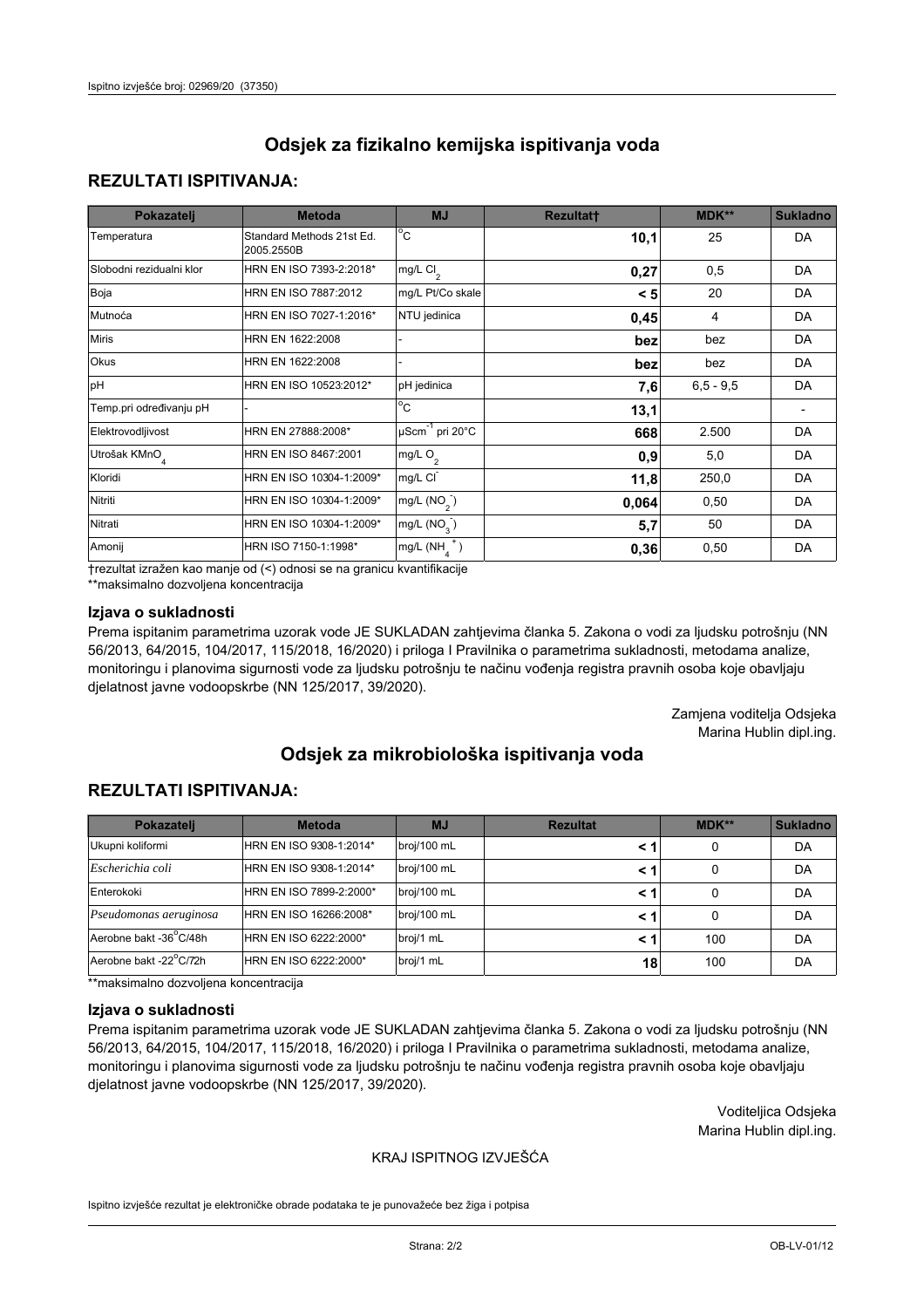



VODOOPSKRBA I ODVODNJA ZAGREBAČKE ŽUPANIJE D.O.O.-PJ VRBOVEC 10000 ZAGREB KOLEDOVČINA ULICA 1

Rakitje, 14.12.2020.

# **ISPITNO IZVJEŠĆE**

#### ISPITNO IZVJEŠĆE BROJ: 02968/20 (37349)

| Naziy uzorka:<br>Vrsta uzorka:                                                  | VODA ZA LJUDSKU POTROŠNJU - B ANALIZA<br>Javna vodoopskrba - razvodni sustav |                                                                                                                        |                                                                                   |                                       |  |  |
|---------------------------------------------------------------------------------|------------------------------------------------------------------------------|------------------------------------------------------------------------------------------------------------------------|-----------------------------------------------------------------------------------|---------------------------------------|--|--|
| HEO:<br>Uzorkovao:<br>Metoda<br>uzorkovanja:<br>Plan uzorkovanja: OB-LV-07/2020 | <b>Vrhovec</b>                                                               | Služba za zdravstvenu ekologiju / Marija Vrban dipl.san.ing.<br>HRN ISO 5667-5:2011*, HRN EN ISO 19458:2008*           |                                                                                   |                                       |  |  |
| Uzorak uzorkovan<br>Vrijeme uzimanja uzorka:<br>Analiza započeta:               |                                                                              | 10.12.2020.09:55<br>10.12.2020. 14:36                                                                                  | Vrijeme dostave:<br>Analiza završena:                                             | 10.12.2020. 14:20<br>14.12.2020.08:16 |  |  |
| Naručitelj:                                                                     | OIB: 54189804734                                                             | KOLEDOVČINA ULICA 1, 10000 ZAGREB<br>Br. ugovora: 25-Z-UG-2020. od 21.02.2020                                          | VODOOPSKRBA I ODVODNJA ZAGREBAČKE ŽUPANIJE D.O.O.- PJ VRBOVEC                     |                                       |  |  |
| Lokacija:                                                                       | OIB: 54189804734                                                             | VANJSKA SLAVINA, VODOCRPILIŠTE BLANJE<br>KOLEDOVČINA ULICA 1, 10000 ZAGREB<br>Br. ugovora: 25-Z-UG-2020. od 21.02.2020 | Vodovodom upravlja: VODOOPSKRBA I ODVODNJA ZAGREBAČKE ŽUPANIJE D.O.O.- PJ VRBOVEC |                                       |  |  |
| Oblik zahtieva:                                                                 | Zahtjev po ugovoru                                                           |                                                                                                                        |                                                                                   |                                       |  |  |

Sukladnost je izražena uz rezultate ispitivanja.

Rukovoditeljica Službe Marina Hublin dipl.ing.

Napomena:

- 1) Rezultati ispitivanja odnose se isključivo na ispitani uzorak odnosno zaprimljeni ukoliko je uzorkovanje izvršio naručiteli.
- 2) Ispitna izvješća se ne smiju umnožavati bez odobrenja Zavoda.
- 3) Akreditirane metode označene su zvjezdicom (\*).
- 4) Izjava o sukladnosti nije u području akreditacije.

5) Pri donošenju odluke o sukladnosti mjernih razultata s propisanim graničnim vrijednostima za akreditirane metode primjenjuje se pravilo jednostavnog prihvaćanja pri čemu se mjerna nesigurnost ne uzima u obzir, ali je dostupna na zahtjev u ispitnom laboratoriju.

6) Zavod se odriče odgovornosti za informacije dobivene od naručitelja

Služba za zdravstvenu ekologiju ovlaštena je kao službeni laboratorij za obavljanje određenih analiza vode, hrane i okolišnih uzoraka u proizvodnji hrane prema rješenju Ministarstva poljoprivrede: KLASA: UP/I-322-01/18-01/36, URBROJ: 525-10/0729-18-3

Služba za zdravstvenu ekologiju ovlaštena je kao službeni laboratorij za provođenje ispitivanja vode za ljudsku potrošnju za određene parametre prema riešenju Ministarstva zdravstva: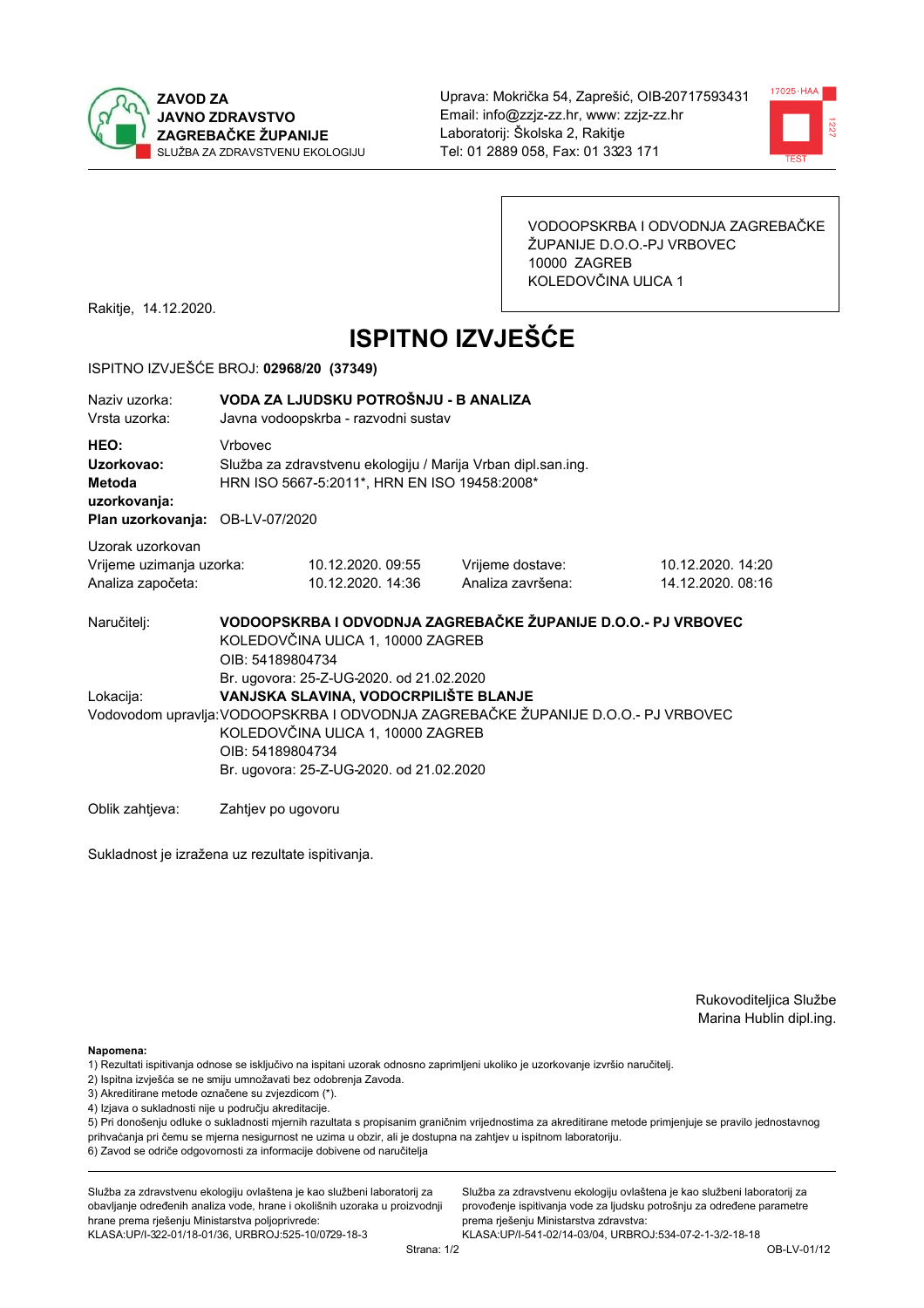# **REZULTATI ISPITIVANJA:**

| Pokazatelj               | <b>Metoda</b>                           | <b>MJ</b>                                | <b>Rezultatt</b> | MDK**         | <b>Sukladno</b> |
|--------------------------|-----------------------------------------|------------------------------------------|------------------|---------------|-----------------|
| Temperatura              | Standard Methods 21st Ed.<br>2005.2550B | $^{\circ}$ C                             | 9,3              | 25            | DA              |
| Slobodni rezidualni klor | HRN EN ISO 7393-2:2018*                 | mg/L $Cl2$                               | 0, 30            | 0,5           | DA              |
| Boja                     | HRN EN ISO 7887:2012                    | mg/L Pt/Co skale                         | < 5              | 20            | DA              |
| Mutnoća                  | HRN EN ISO 7027-1:2016*                 | NTU jedinica                             | 0,38             | 4             | DA              |
| <b>Miris</b>             | HRN EN 1622:2008                        |                                          | bez              | bez           | DA              |
| Okus                     | HRN EN 1622:2008                        |                                          | bez              | bez           | DA              |
| pH                       | HRN EN ISO 10523:2012*                  | pH jedinica                              | 7,6              | $6, 5 - 9, 5$ | DA              |
| Temp.pri određivanju pH  |                                         | $\overline{c}$                           | 13,0             |               |                 |
| Elektrovodljivost        | HRN EN 27888:2008*                      | $\overline{\mu\text{Scm}}^{-1}$ pri 20°C | 670              | 2.500         | DA              |
| Utrošak KMnO             | HRN EN ISO 8467:2001                    | mg/L $O_2$                               | 0,7              | 5,0           | DA              |
| Kloridi                  | HRN EN ISO 10304-1:2009*                | mg/L CI                                  | 11,8             | 250,0         | DA              |
| Nitriti                  | HRN EN ISO 10304-1:2009*                | mg/L $(NO2)$                             | < 0,050          | 0,50          | DA              |
| Nitrati                  | HRN EN ISO 10304-1:2009*                | mg/L $(NO_{3})$                          | 5,7              | 50            | DA              |
| Amonij                   | HRN ISO 7150-1:1998*                    | mg/L $(NH_A^+)$                          | 0,36             | 0,50          | DA              |
| Željezo (Fe)             | Merck -spektrofotometrijska<br>metoda   | µg/L Fe                                  | 17,0             | 200,0         | DA              |
| Mangan (Mn)              | Hach LCW 532                            | $\mu$ g/L                                | 8,0              | 50,0          | DA              |

trezultat izražen kao manie od (<) odnosi se na granicu kvantifikacije

\*\*maksimalno dozvoljena koncentracija

#### Izjava o sukladnosti

Prema ispitanim parametrima uzorak vode JE SUKLADAN zahtjevima članka 5. Zakona o vodi za ljudsku potrošnju (NN 56/2013, 64/2015, 104/2017, 115/2018, 16/2020) i priloga I Pravilnika o parametrima sukladnosti, metodama analize, monitoringu i planovima sigurnosti vode za ljudsku potrošnju te načinu vođenja registra pravnih osoba koje obavljaju djelatnost javne vodoopskrbe (NN 125/2017, 39/2020).

> Zamjena voditelja Odsjeka Marina Hublin dipl.ing.

# Odsjek za mikrobiološka ispitivanja voda

## **REZULTATI ISPITIVANJA:**

| Pokazatelj             | <b>Metoda</b>           | <b>MJ</b>   | <b>Rezultat</b> | MDK** | <b>Sukladno</b> |
|------------------------|-------------------------|-------------|-----------------|-------|-----------------|
| Ukupni koliformi       | HRN EN ISO 9308-1:2014* | broj/100 mL | < 1             | 0     | DA              |
| Escherichia coli       | HRN EN ISO 9308-1:2014* | broj/100 mL | < 1             | 0     | DA              |
| Enterokoki             | HRN EN ISO 7899-2:2000* | broj/100 mL | < 1             | 0     | DA              |
| Pseudomonas aeruginosa | HRN EN ISO 16266:2008*  | broj/100 mL | < 1             | 0     | DA              |
| Aerobne bakt -36°C/48h | HRN EN ISO 6222:2000*   | broj/1 mL   | < 1             | 100   | DA              |
| Aerobne bakt -22°C/72h | HRN EN ISO 6222:2000*   | broj/1 mL   | < 1             | 100   | DA              |

\*\*maksimalno dozvoljena koncentracija

#### Iziava o sukladnosti

Prema ispitanim parametrima uzorak vode JE SUKLADAN zahtjevima članka 5. Zakona o vodi za ljudsku potrošnju (NN 56/2013, 64/2015, 104/2017, 115/2018, 16/2020) i priloga I Pravilnika o parametrima sukladnosti, metodama analize, monitoringu i planovima sigurnosti vode za ljudsku potrošnju te načinu vođenja registra pravnih osoba koje obavljaju djelatnost javne vodoopskrbe (NN 125/2017, 39/2020).

> Voditeliica Odsieka Marina Hublin dipl.ing.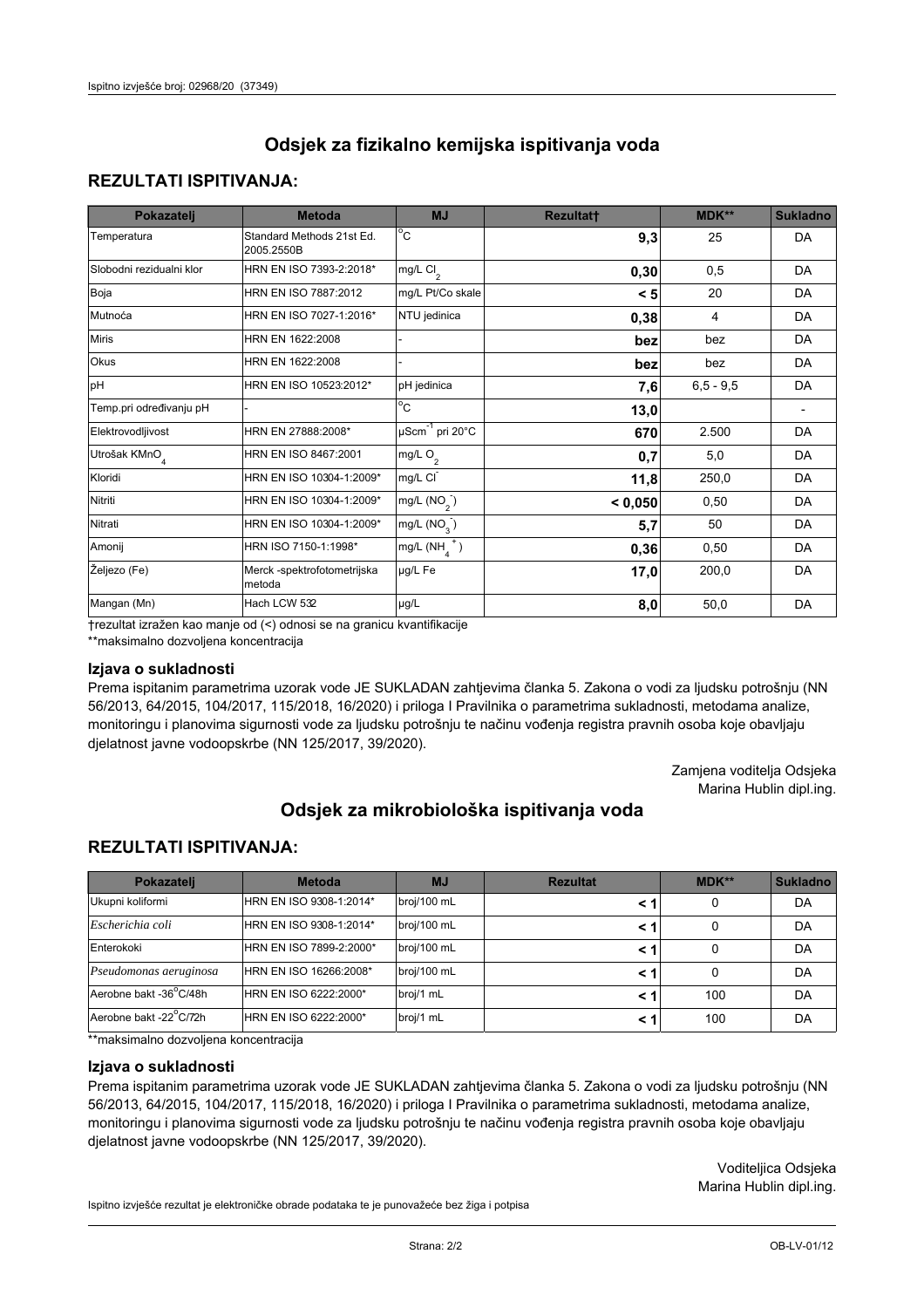KRAJ ISPITNOG IZVJEŠĆA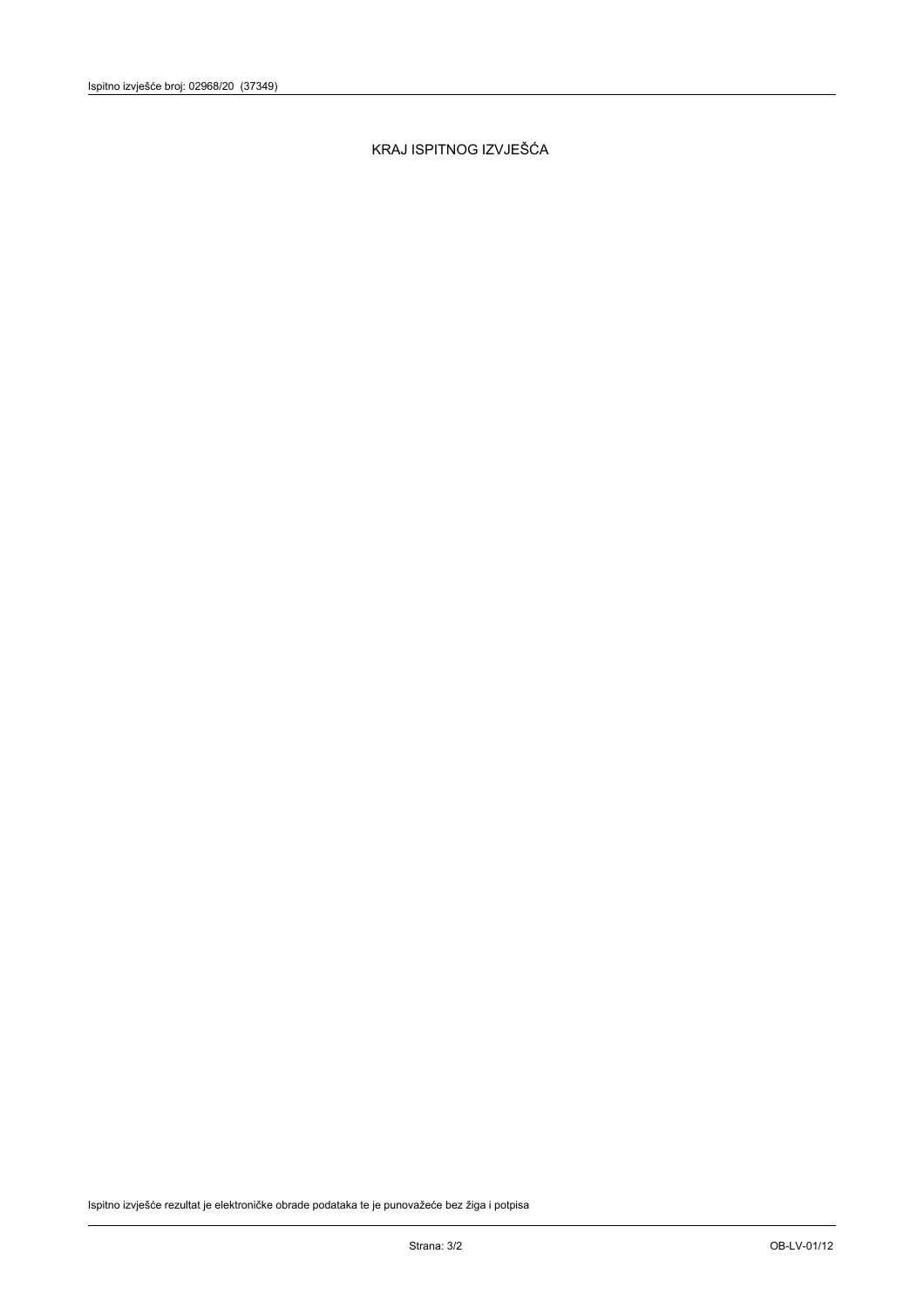



VODOOPSKRBA I ODVODNJA ZAGREBAČKE ŽUPANIJE D.O.O.-PJ VRBOVEC 10000 ZAGREB KOLEDOVČINA ULICA 1

Rakitje, 14.12.2020.

# **ISPITNO IZVJEŠĆE**

#### ISPITNO IZVJEŠĆE BROJ: 02967/20 (37348)

| Naziv uzorka:<br>Vrsta uzorka:                                                  |                                                                                                                                                                                                            | VODA ZA LJUDSKU POTROŠNJU<br>Javna vodoopskrba - razvodni sustav                                                                                                   |                                       |                                        |  |  |  |
|---------------------------------------------------------------------------------|------------------------------------------------------------------------------------------------------------------------------------------------------------------------------------------------------------|--------------------------------------------------------------------------------------------------------------------------------------------------------------------|---------------------------------------|----------------------------------------|--|--|--|
| HEO:<br>Uzorkovao:<br>Metoda<br>uzorkovanja:<br>Plan uzorkovanja: OB-LV-07/2020 | <b>Vrhovec</b>                                                                                                                                                                                             | Služba za zdravstvenu ekologiju / Marija Vrban dipl.san.ing.<br>HRN ISO 5667-5:2011*, HRN EN ISO 19458:2008*                                                       |                                       |                                        |  |  |  |
| Uzorak uzorkovan<br>Vrijeme uzimanja uzorka:<br>Analiza započeta:               |                                                                                                                                                                                                            | 10.12.2020.09:40<br>10.12.2020. 14:35                                                                                                                              | Vrijeme dostave:<br>Analiza završena: | 10.12.2020. 14:20<br>14.12.2020. 08:16 |  |  |  |
| Naručitelj:                                                                     |                                                                                                                                                                                                            | VODOOPSKRBA I ODVODNJA ZAGREBAČKE ŽUPANIJE D.O.O.- PJ VRBOVEC<br>KOLEDOVČINA ULICA 1, 10000 ZAGREB<br>OIB: 54189804734<br>Br. ugovora: 25-Z-UG-2020. od 21.02.2020 |                                       |                                        |  |  |  |
| Lokacija:                                                                       | <b>NH LUBENA</b><br>Vodovodom upravlja: VODOOPSKRBA I ODVODNJA ZAGREBAČKE ŽUPANIJE D.O.O.- PJ VRBOVEC<br>KOLEDOVČINA ULICA 1, 10000 ZAGREB<br>OIB: 54189804734<br>Br. ugovora: 25-Z-UG-2020. od 21.02.2020 |                                                                                                                                                                    |                                       |                                        |  |  |  |
| Oblik zahtjeva:                                                                 | Zahtjev po ugovoru                                                                                                                                                                                         |                                                                                                                                                                    |                                       |                                        |  |  |  |

Sukladnost je izražena uz rezultate ispitivanja.

Rukovoditeljica Službe Marina Hublin dipl.ing.

Napomena:

- 2) Ispitna izvješća se ne smiju umnožavati bez odobrenja Zavoda.
- 3) Akreditirane metode označene su zvjezdicom (\*).
- 4) Izjava o sukladnosti nije u području akreditacije.

5) Pri donošenju odluke o sukladnosti mjernih razultata s propisanim graničnim vrijednostima za akreditirane metode primjenjuje se pravilo jednostavnog prihvaćanja pri čemu se mjerna nesigurnost ne uzima u obzir, ali je dostupna na zahtjev u ispitnom laboratoriju.

6) Zavod se odriče odgovornosti za informacije dobivene od naručitelja

Služba za zdravstvenu ekologiju ovlaštena je kao službeni laboratorij za obavljanje određenih analiza vode, hrane i okolišnih uzoraka u proizvodnji hrane prema rješenju Ministarstva poljoprivrede: KLASA: UP/I-322-01/18-01/36, URBROJ: 525-10/0729-18-3

Služba za zdravstvenu ekologiju ovlaštena je kao službeni laboratorij za provođenje ispitivanja vode za ljudsku potrošnju za određene parametre prema riešenju Ministarstva zdravstva:

<sup>1)</sup> Rezultati ispitivanja odnose se isključivo na ispitani uzorak odnosno zaprimljeni ukoliko je uzorkovanje izvršio naručiteli.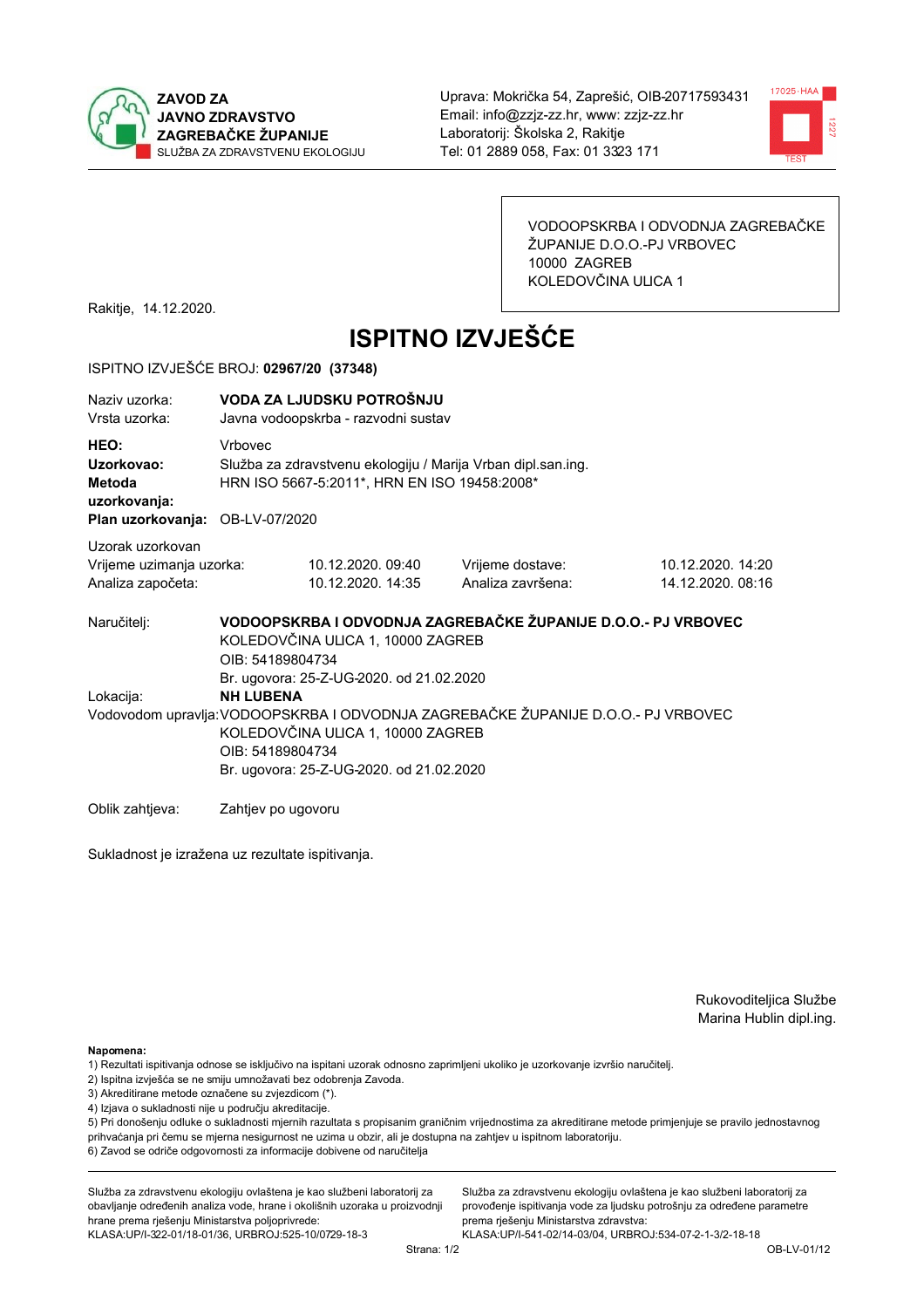## **REZULTATI ISPITIVANJA:**

| Pokazatelj                | <b>Metoda</b>                           | <b>MJ</b>                        | <b>Rezultatt</b> | MDK**       | <b>Sukladno</b> |
|---------------------------|-----------------------------------------|----------------------------------|------------------|-------------|-----------------|
| Temperatura               | Standard Methods 21st Ed.<br>2005.2550B | $^{\circ}$ C                     | 9,1              | 25          | DA              |
| Slobodni rezidualni klor  | HRN EN ISO 7393-2:2018*                 | mg/L $Cl2$                       | 0,11             | 0,5         | DA              |
| Boja                      | HRN EN ISO 7887:2012                    | mg/L Pt/Co skale                 | < 5              | 20          | DA              |
| Mutnoća                   | HRN EN ISO 7027-1:2016*                 | NTU jedinica                     | 0,26             | 4           | DA              |
| <b>Miris</b>              | HRN EN 1622:2008                        |                                  | bez              | bez         | DA              |
| Okus                      | HRN EN 1622:2008                        |                                  | bez              | bez         | DA              |
| pH                        | HRN EN ISO 10523:2012*                  | pH jedinica                      | 7,5              | $6,5 - 9,5$ | DA              |
| Temp.pri određivanju pH   |                                         | $\overline{c}$                   | 12,6             |             |                 |
| Elektrovodljivost         | HRN EN 27888:2008*                      | $\mu$ Scm <sup>-1</sup> pri 20°C | 454              | 2.500       | DA              |
| Utrošak KMnO <sub>4</sub> | HRN EN ISO 8467:2001                    | mg/L O <sub>2</sub>              | 0,6              | 5,0         | DA              |
| Kloridi                   | HRN EN ISO 10304-1:2009*                | mg/L CI                          | 11,9             | 250,0       | DA              |
| Nitriti                   | HRN EN ISO 10304-1:2009*                | mg/L $(NO2)$                     | < 0,050          | 0,50        | DA              |
| Nitrati                   | HRN EN ISO 10304-1:2009*                | mg/L (NO <sub>3</sub> )          | 5,2              | 50          | DA              |
| Amonij                    | HRN ISO 7150-1:1998*                    | $mg/L(NH_A^+)$                   | < 0,05           | 0,50        | DA              |

trezultat izražen kao manje od (<) odnosi se na granicu kvantifikacije

\*\*maksimalno dozvoljena koncentracija

## Izjava o sukladnosti

Prema ispitanim parametrima uzorak vode JE SUKLADAN zahtjevima članka 5. Zakona o vodi za ljudsku potrošnju (NN 56/2013, 64/2015, 104/2017, 115/2018, 16/2020) i priloga I Pravilnika o parametrima sukladnosti, metodama analize, monitoringu i planovima sigurnosti vode za ljudsku potrošnju te načinu vođenja registra pravnih osoba koje obavljaju djelatnost javne vodoopskrbe (NN 125/2017, 39/2020).

> Zamjena voditelja Odsjeka Marina Hublin dipl.ing.

# Odsiek za mikrobiološka ispitivanja voda

## **REZULTATI ISPITIVANJA:**

| Pokazatelj             | <b>Rezultat</b><br><b>Metoda</b><br><b>MJ</b> |             | $MDK**$ | <b>Sukladno</b> |    |
|------------------------|-----------------------------------------------|-------------|---------|-----------------|----|
| Ukupni koliformi       | HRN EN ISO 9308-1:2014*                       | broj/100 mL | < 1     | 0               | DA |
| Escherichia coli       | HRN EN ISO 9308-1:2014*                       | broj/100 mL | < 1     | 0               | DA |
| Enterokoki             | HRN EN ISO 7899-2:2000*                       | broj/100 mL | < 1     |                 | DA |
| Pseudomonas aeruginosa | HRN EN ISO 16266:2008*                        | broj/100 mL | < 1     | 0               | DA |
| Aerobne bakt -36°C/48h | HRN EN ISO 6222:2000*                         | broj/1 mL   | < 1     | 100             | DA |
| Aerobne bakt -22°C/72h | HRN EN ISO 6222:2000*                         | broj/1 mL   | < 1     | 100             | DA |

\*\*maksimalno dozvoljena koncentracija

#### Izjava o sukladnosti

Prema ispitanim parametrima uzorak vode JE SUKLADAN zahtjevima članka 5. Zakona o vodi za ljudsku potrošnju (NN 56/2013, 64/2015, 104/2017, 115/2018, 16/2020) i priloga I Pravilnika o parametrima sukladnosti, metodama analize, monitoringu i planovima sigurnosti vode za ljudsku potrošnju te načinu vođenja registra pravnih osoba koje obavljaju djelatnost javne vodoopskrbe (NN 125/2017, 39/2020).

> Voditeljica Odsjeka Marina Hublin dipl.ing.

### KRAJ ISPITNOG IZVJEŠĆA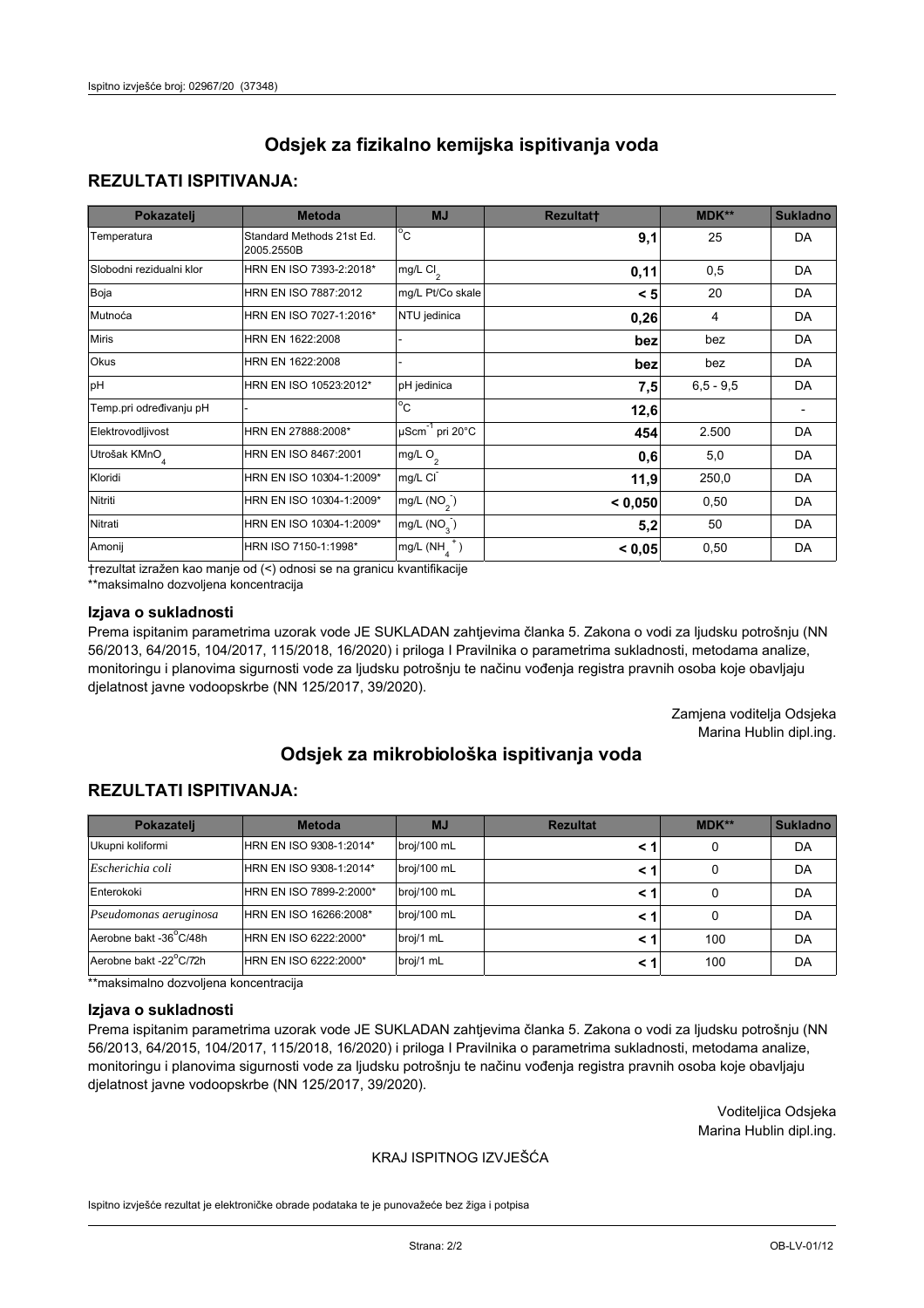



VODOOPSKRBA I ODVODNJA ZAGREBAČKE ŽUPANIJE D.O.O.-PJ VRBOVEC 10000 ZAGREB KOLEDOVČINA ULICA 1

Rakitje, 14.12.2020.

# **ISPITNO IZVJEŠĆE**

#### ISPITNO IZVJEŠĆE BROJ: 02966/20 (37347)

| Naziv uzorka:<br>Vrsta uzorka:                                                  |                                                                                                                                                                                                                                                             | VODA ZA LJUDSKU POTROŠNJU<br>Javna vodoopskrba - razvodni sustav                                                       |                                       |                                        |  |  |  |
|---------------------------------------------------------------------------------|-------------------------------------------------------------------------------------------------------------------------------------------------------------------------------------------------------------------------------------------------------------|------------------------------------------------------------------------------------------------------------------------|---------------------------------------|----------------------------------------|--|--|--|
| HEO:<br>Uzorkovao:<br>Metoda<br>uzorkovanja:<br>Plan uzorkovanja: OB-LV-07/2020 | Vrbovec                                                                                                                                                                                                                                                     | Služba za zdravstvenu ekologiju / Marija Vrban dipl.san.ing.<br>HRN ISO 5667-5:2011*, HRN EN ISO 19458:2008*           |                                       |                                        |  |  |  |
| Uzorak uzorkovan                                                                |                                                                                                                                                                                                                                                             |                                                                                                                        |                                       |                                        |  |  |  |
| Vrijeme uzimanja uzorka:<br>Analiza započeta:                                   |                                                                                                                                                                                                                                                             | 10.12.2020.09:30<br>10.12.2020. 14:33                                                                                  | Vrijeme dostave:<br>Analiza završena: | 10.12.2020. 14:20<br>14.12.2020. 08:15 |  |  |  |
| Naručitelj:                                                                     |                                                                                                                                                                                                                                                             | VODOOPSKRBA I ODVODNJA ZAGREBAČKE ŽUPANIJE D.O.O.- PJ VRBOVEC<br>KOLEDOVČINA ULICA 1, 10000 ZAGREB<br>OIB: 54189804734 |                                       |                                        |  |  |  |
| Lokacija:                                                                       | Br. ugovora: 25-Z-UG-2020. od 21.02.2020<br>NH CUGOVEC, CRPILIŠTE<br>Vodovodom upravlja: VODOOPSKRBA I ODVODNJA ZAGREBAČKE ŽUPANIJE D.O.O.- PJ VRBOVEC<br>KOLEDOVČINA ULICA 1, 10000 ZAGREB<br>OIB: 54189804734<br>Br. ugovora: 25-Z-UG-2020. od 21.02.2020 |                                                                                                                        |                                       |                                        |  |  |  |
| Oblik zahtieva:                                                                 | Zahtjev po ugovoru                                                                                                                                                                                                                                          |                                                                                                                        |                                       |                                        |  |  |  |

Sukladnost je izražena uz rezultate ispitivanja.

Rukovoditeljica Službe Marina Hublin dipl.ing.

Napomena:

- 1) Rezultati ispitivanja odnose se isključivo na ispitani uzorak odnosno zaprimljeni ukoliko je uzorkovanje izvršio naručiteli.
- 2) Ispitna izvješća se ne smiju umnožavati bez odobrenja Zavoda.
- 3) Akreditirane metode označene su zvjezdicom (\*).
- 4) Izjava o sukladnosti nije u području akreditacije.

5) Pri donošenju odluke o sukladnosti mjernih razultata s propisanim graničnim vrijednostima za akreditirane metode primjenjuje se pravilo jednostavnog prihvaćanja pri čemu se mjerna nesigurnost ne uzima u obzir, ali je dostupna na zahtjev u ispitnom laboratoriju.

6) Zavod se odriče odgovornosti za informacije dobivene od naručitelja

Služba za zdravstvenu ekologiju ovlaštena je kao službeni laboratorij za obavljanje određenih analiza vode, hrane i okolišnih uzoraka u proizvodnji hrane prema rješenju Ministarstva poljoprivrede: KLASA: UP/I-322-01/18-01/36, URBROJ: 525-10/0729-18-3

Služba za zdravstvenu ekologiju ovlaštena je kao službeni laboratorij za provođenje ispitivanja vode za ljudsku potrošnju za određene parametre prema riešenju Ministarstva zdravstva: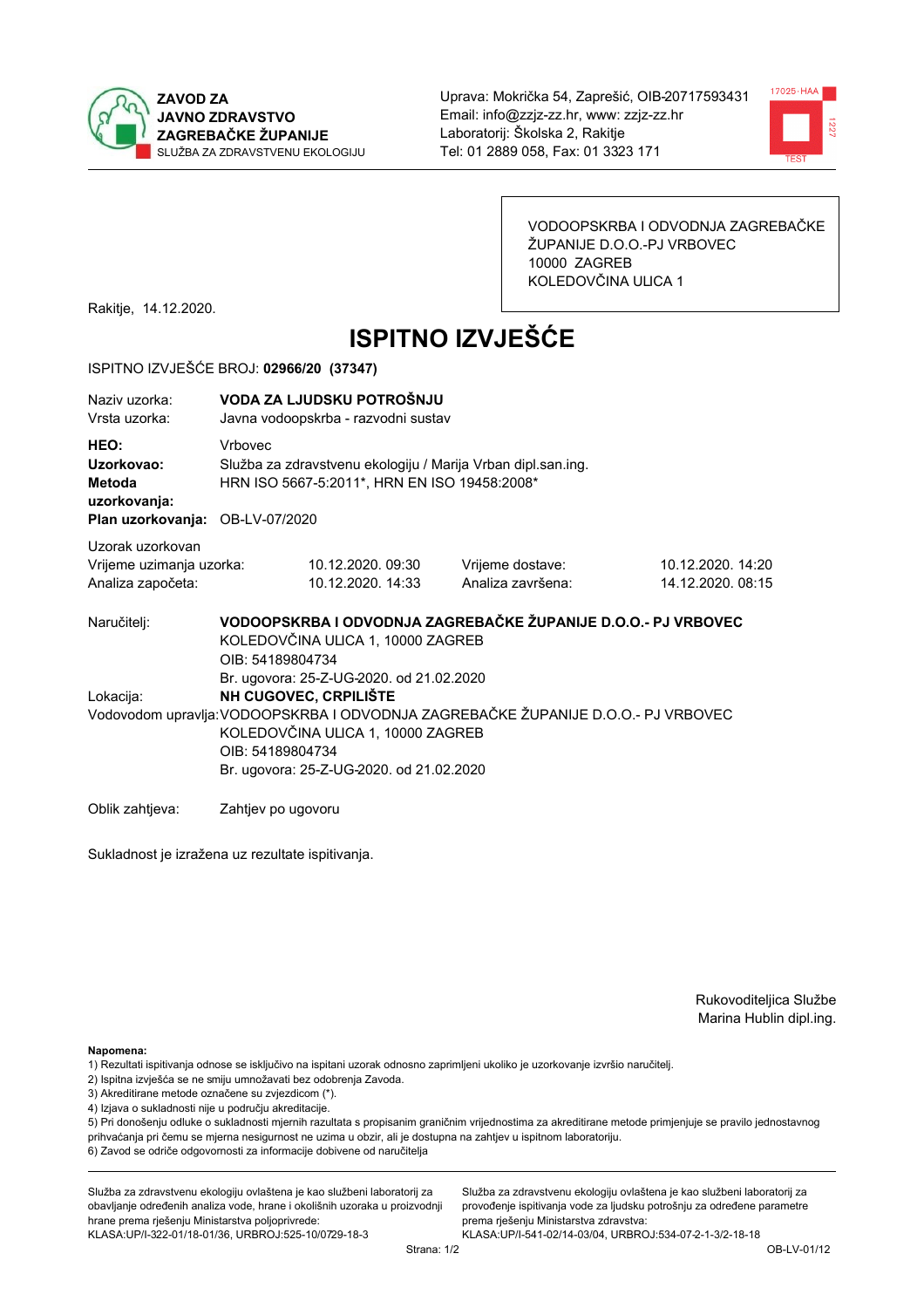# **REZULTATI ISPITIVANJA:**

| Pokazatelj                | <b>Metoda</b>                           | <b>MJ</b>                   | <b>Rezultatt</b> | <b>MDK**</b> | <b>Sukladno</b> |
|---------------------------|-----------------------------------------|-----------------------------|------------------|--------------|-----------------|
| Temperatura               | Standard Methods 21st Ed.<br>2005.2550B | $^{\circ}$ C                | 9,5              | 25           | DA              |
| Slobodni rezidualni klor  | HRN EN ISO 7393-2:2018*                 | mg/L $Cl_2$                 | 0, 30            | 0,5          | DA              |
| Boja                      | HRN EN ISO 7887:2012                    | mg/L Pt/Co skale            | < 5              | 20           | DA              |
| Mutnoća                   | HRN EN ISO 7027-1:2016*                 | NTU jedinica                | 0,38             | 4            | DA              |
| <b>Miris</b>              | HRN EN 1622:2008                        |                             | bez              | bez          | DA              |
| Okus                      | HRN EN 1622:2008                        |                             | bez              | bez          | DA              |
| pH                        | HRN EN ISO 10523:2012*                  | pH jedinica                 | 7,5              | $6.5 - 9.5$  | DA              |
| Temp.pri određivanju pH   |                                         | $\overline{c}$              | 12,6             |              |                 |
| Elektrovodljivost         | HRN EN 27888:2008*                      | µScm <sup>-1</sup> pri 20°C | 444              | 2.500        | DA              |
| Utrošak KMnO <sub>4</sub> | HRN EN ISO 8467:2001                    | mg/L O <sub>2</sub>         | < 0.5            | 5,0          | DA              |
| Kloridi                   | HRN EN ISO 10304-1:2009*                | mg/L CI                     | 11,8             | 250,0        | DA              |
| Nitriti                   | HRN EN ISO 10304-1:2009*                | mg/L $(NO2)$                | < 0,050          | 0,50         | DA              |
| Nitrati                   | HRN EN ISO 10304-1:2009*                | mg/L $(NO_{3})$             | 4,9              | 50           | DA              |
| Amonij                    | HRN ISO 7150-1:1998*                    | mg/L $(NH_A^+)$             | < 0,05           | 0,50         | DA              |

trezultat izražen kao manje od (<) odnosi se na granicu kvantifikacije

\*\*maksimalno dozvoljena koncentracija

## Izjava o sukladnosti

Prema ispitanim parametrima uzorak vode JE SUKLADAN zahtjevima članka 5. Zakona o vodi za ljudsku potrošnju (NN 56/2013, 64/2015, 104/2017, 115/2018, 16/2020) i priloga I Pravilnika o parametrima sukladnosti, metodama analize, monitoringu i planovima sigurnosti vode za ljudsku potrošnju te načinu vođenja registra pravnih osoba koje obavljaju djelatnost javne vodoopskrbe (NN 125/2017, 39/2020).

> Zamjena voditelja Odsjeka Marina Hublin dipl.ing.

# Odsiek za mikrobiološka ispitivanja voda

# **REZULTATI ISPITIVANJA:**

| Pokazatelj             | <b>Metoda</b><br><b>Rezultat</b><br><b>MJ</b> |             | $MDK**$ | <b>Sukladno</b> |    |
|------------------------|-----------------------------------------------|-------------|---------|-----------------|----|
| Ukupni koliformi       | HRN EN ISO 9308-1:2014*                       | broj/100 mL | < 1     | 0               | DA |
| Escherichia coli       | HRN EN ISO 9308-1:2014*                       | broj/100 mL | < 1     | 0               | DA |
| Enterokoki             | HRN EN ISO 7899-2:2000*                       | broj/100 mL | < 1     |                 | DA |
| Pseudomonas aeruginosa | HRN EN ISO 16266:2008*                        | broj/100 mL | < 1     | 0               | DA |
| Aerobne bakt -36°C/48h | HRN EN ISO 6222:2000*                         | broj/1 mL   | < 1     | 100             | DA |
| Aerobne bakt -22°C/72h | HRN EN ISO 6222:2000*                         | broj/1 mL   | < 1     | 100             | DA |

\*\*maksimalno dozvoljena koncentracija

#### Izjava o sukladnosti

Prema ispitanim parametrima uzorak vode JE SUKLADAN zahtjevima članka 5. Zakona o vodi za ljudsku potrošnju (NN 56/2013, 64/2015, 104/2017, 115/2018, 16/2020) i priloga I Pravilnika o parametrima sukladnosti, metodama analize, monitoringu i planovima sigurnosti vode za ljudsku potrošnju te načinu vođenja registra pravnih osoba koje obavljaju djelatnost javne vodoopskrbe (NN 125/2017, 39/2020).

> Voditeljica Odsjeka Marina Hublin dipl.ing.

## KRAJ ISPITNOG IZVJEŠĆA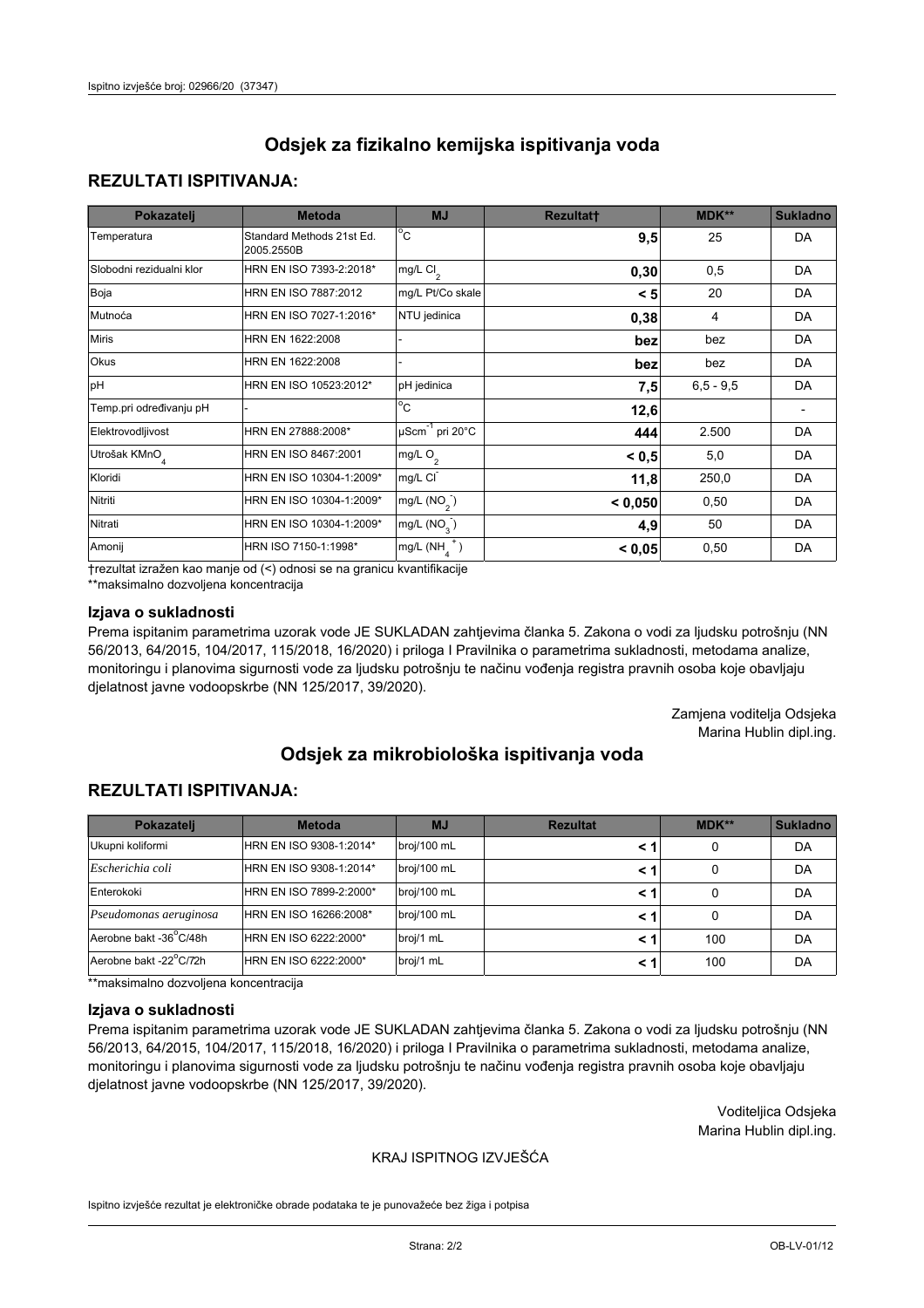



VODOOPSKRBA I ODVODNJA ZAGREBAČKE ŽUPANIJE D.O.O.-PJ VRBOVEC 10000 ZAGREB KOLEDOVČINA ULICA 1

Rakitje, 14.12.2020.

# **ISPITNO IZVJEŠĆE**

#### ISPITNO IZVJEŠĆE BROJ: 02965/20 (37346)

| Naziy uzorka:<br>Vrsta uzorka:                                                  |                    | VODA ZA LJUDSKU POTROŠNJU<br>Javna vodoopskrba - razvodni sustav                                                                                                                                                                                                     |                                                               |                                        |  |  |  |
|---------------------------------------------------------------------------------|--------------------|----------------------------------------------------------------------------------------------------------------------------------------------------------------------------------------------------------------------------------------------------------------------|---------------------------------------------------------------|----------------------------------------|--|--|--|
| HEO:<br>Uzorkovao:<br>Metoda<br>uzorkovanja:<br>Plan uzorkovanja: OB-LV-07/2020 | <b>Vrhovec</b>     | Služba za zdravstvenu ekologiju / Marija Vrban dipl.san.ing.<br>HRN ISO 5667-5:2011*, HRN EN ISO 19458:2008*                                                                                                                                                         |                                                               |                                        |  |  |  |
| Uzorak uzorkovan<br>Vrijeme uzimanja uzorka:<br>Analiza započeta:               |                    | 10.12.2020.09:15<br>10.12.2020. 14:32                                                                                                                                                                                                                                | Vrijeme dostave:<br>Analiza završena:                         | 10.12.2020. 14:20<br>14.12.2020. 08:15 |  |  |  |
| Naručitelj:                                                                     | OIB: 54189804734   | KOLEDOVČINA ULICA 1, 10000 ZAGREB                                                                                                                                                                                                                                    | VODOOPSKRBA I ODVODNJA ZAGREBAČKE ŽUPANIJE D.O.O.- PJ VRBOVEC |                                        |  |  |  |
| Lokacija:                                                                       |                    | Br. ugovora: 25-Z-UG-2020. od 21.02.2020<br>ULICA BRAĆE RADIĆA, DUBRAVA NH<br>Vodovodom upravlja: VODOOPSKRBA I ODVODNJA ZAGREBAČKE ŽUPANIJE D.O.O.- PJ VRBOVEC<br>KOLEDOVČINA ULICA 1, 10000 ZAGREB<br>OIB: 54189804734<br>Br. ugovora: 25-Z-UG-2020. od 21.02.2020 |                                                               |                                        |  |  |  |
| Oblik zahtieva:                                                                 | Zahtjev po ugovoru |                                                                                                                                                                                                                                                                      |                                                               |                                        |  |  |  |

Sukladnost je izražena uz rezultate ispitivanja.

Rukovoditeljica Službe Marina Hublin dipl.ing.

Napomena:

- 2) Ispitna izvješća se ne smiju umnožavati bez odobrenja Zavoda.
- 3) Akreditirane metode označene su zvjezdicom (\*).
- 4) Izjava o sukladnosti nije u području akreditacije.

5) Pri donošenju odluke o sukladnosti mjernih razultata s propisanim graničnim vrijednostima za akreditirane metode primjenjuje se pravilo jednostavnog prihvaćanja pri čemu se mjerna nesigurnost ne uzima u obzir, ali je dostupna na zahtjev u ispitnom laboratoriju.

6) Zavod se odriče odgovornosti za informacije dobivene od naručitelja

Služba za zdravstvenu ekologiju ovlaštena je kao službeni laboratorij za obavljanje određenih analiza vode, hrane i okolišnih uzoraka u proizvodnji hrane prema rješenju Ministarstva poljoprivrede: KLASA: UP/I-322-01/18-01/36, URBROJ: 525-10/0729-18-3

Služba za zdravstvenu ekologiju ovlaštena je kao službeni laboratorij za provođenje ispitivanja vode za ljudsku potrošnju za određene parametre prema riešenju Ministarstva zdravstva:

<sup>1)</sup> Rezultati ispitivanja odnose se isključivo na ispitani uzorak odnosno zaprimljeni ukoliko je uzorkovanje izvršio naručiteli.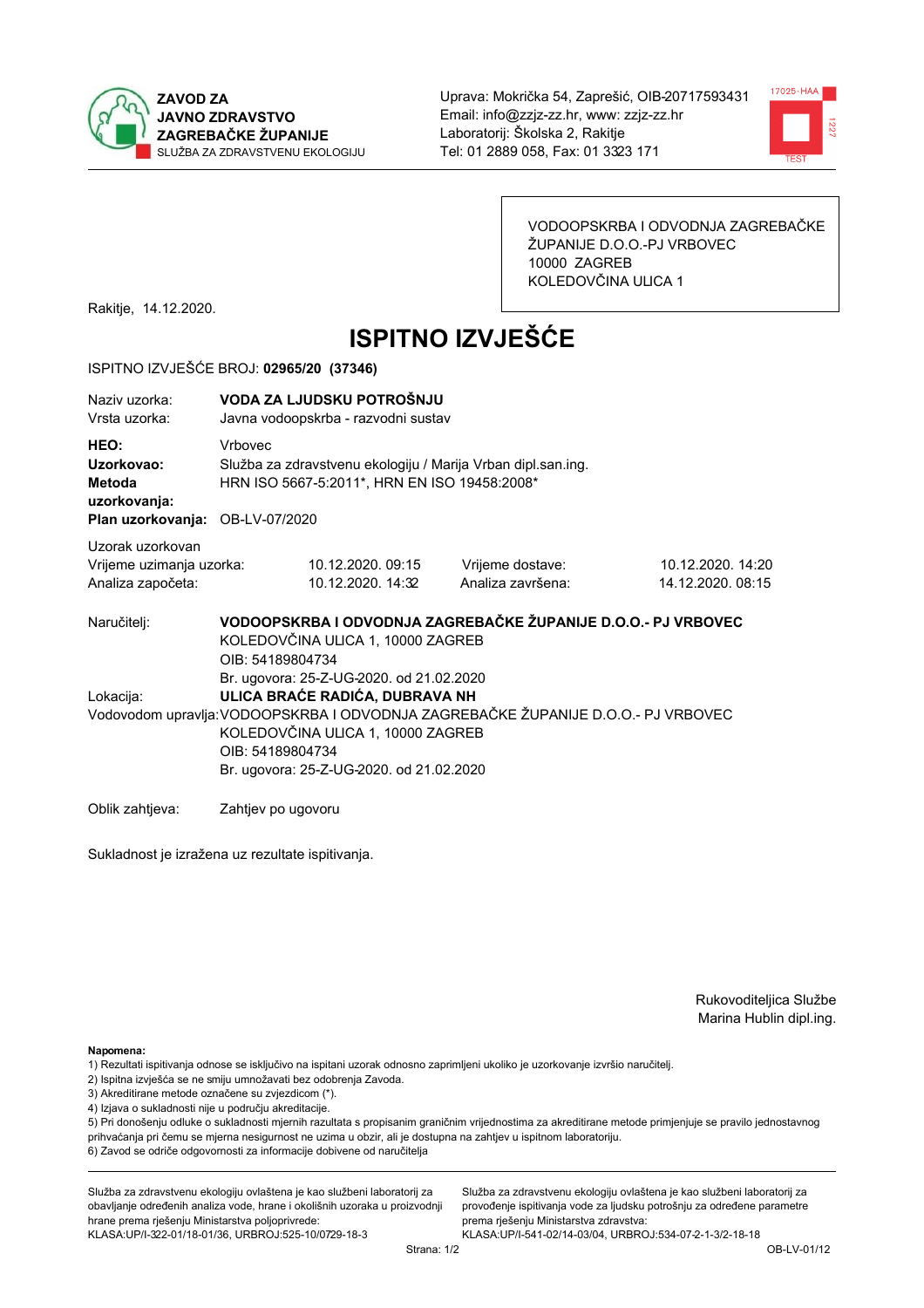# **REZULTATI ISPITIVANJA:**

| Pokazatelj                | <b>Metoda</b>                           | <b>MJ</b>                   | <b>Rezultatt</b> | <b>MDK**</b> | <b>Sukladno</b> |
|---------------------------|-----------------------------------------|-----------------------------|------------------|--------------|-----------------|
| Temperatura               | Standard Methods 21st Ed.<br>2005.2550B | $^{\circ}$ C                | 9,3              | 25           | DA              |
| Slobodni rezidualni klor  | HRN EN ISO 7393-2:2018*                 | mg/L $Cl_2$                 | 0,14             | 0,5          | DA              |
| Boja                      | HRN EN ISO 7887:2012                    | mg/L Pt/Co skale            | < 5              | 20           | DA              |
| Mutnoća                   | HRN EN ISO 7027-1:2016*                 | NTU jedinica                | 0,37             | 4            | DA              |
| <b>Miris</b>              | HRN EN 1622:2008                        |                             | bez              | bez          | DA              |
| Okus                      | HRN EN 1622:2008                        |                             | bez              | bez          | DA              |
| pH                        | HRN EN ISO 10523:2012*                  | pH jedinica                 | 7,6              | $6.5 - 9.5$  | DA              |
| Temp.pri određivanju pH   |                                         | $\overline{c}$              | 13,1             |              |                 |
| Elektrovodljivost         | HRN EN 27888:2008*                      | µScm <sup>-1</sup> pri 20°C | 456              | 2.500        | DA              |
| Utrošak KMnO <sub>4</sub> | HRN EN ISO 8467:2001                    | mg/L O <sub>2</sub>         | 0,6              | 5,0          | DA              |
| Kloridi                   | HRN EN ISO 10304-1:2009*                | mg/L CI                     | 11,6             | 250,0        | DA              |
| Nitriti                   | HRN EN ISO 10304-1:2009*                | mg/L $(NO2)$                | < 0,050          | 0,50         | DA              |
| Nitrati                   | HRN EN ISO 10304-1:2009*                | mg/L (NO <sub>3</sub> )     | 5,2              | 50           | DA              |
| Amonij                    | HRN ISO 7150-1:1998*                    | mg/L $(NH_A^+)$             | < 0,05           | 0,50         | DA              |

trezultat izražen kao manje od (<) odnosi se na granicu kvantifikacije

\*\*maksimalno dozvoljena koncentracija

## Izjava o sukladnosti

Prema ispitanim parametrima uzorak vode JE SUKLADAN zahtjevima članka 5. Zakona o vodi za ljudsku potrošnju (NN 56/2013, 64/2015, 104/2017, 115/2018, 16/2020) i priloga I Pravilnika o parametrima sukladnosti, metodama analize, monitoringu i planovima sigurnosti vode za ljudsku potrošnju te načinu vođenja registra pravnih osoba koje obavljaju djelatnost javne vodoopskrbe (NN 125/2017, 39/2020).

> Zamjena voditelja Odsjeka Marina Hublin dipl.ing.

# Odsiek za mikrobiološka ispitivanja voda

# **REZULTATI ISPITIVANJA:**

| Pokazatelj             | <b>Metoda</b>           | <b>MJ</b>   | <b>Rezultat</b> | MDK** | <b>Sukladno</b> |
|------------------------|-------------------------|-------------|-----------------|-------|-----------------|
| Ukupni koliformi       | HRN EN ISO 9308-1:2014* | broj/100 mL |                 | 0     | DA              |
| Escherichia coli       | HRN EN ISO 9308-1:2014* | broj/100 mL | < 1             | 0     | DA              |
| Enterokoki             | HRN EN ISO 7899-2:2000* | broj/100 mL | < 1             | 0     | DA              |
| Pseudomonas aeruginosa | HRN EN ISO 16266:2008*  | broj/100 mL | < 1             | 0     | DA              |
| Aerobne bakt -36°C/48h | HRN EN ISO 6222:2000*   | broj/1 mL   | < 1             | 100   | DA              |
| Aerobne bakt -22°C/72h | HRN EN ISO 6222:2000*   | broj/1 mL   | < 1             | 100   | DA              |

\*\*maksimalno dozvoljena koncentracija

#### Izjava o sukladnosti

Prema ispitanim parametrima uzorak vode JE SUKLADAN zahtjevima članka 5. Zakona o vodi za ljudsku potrošnju (NN 56/2013, 64/2015, 104/2017, 115/2018, 16/2020) i priloga I Pravilnika o parametrima sukladnosti, metodama analize, monitoringu i planovima sigurnosti vode za ljudsku potrošnju te načinu vođenja registra pravnih osoba koje obavljaju djelatnost javne vodoopskrbe (NN 125/2017, 39/2020).

> Voditeljica Odsjeka Marina Hublin dipl.ing.

## KRAJ ISPITNOG IZVJEŠĆA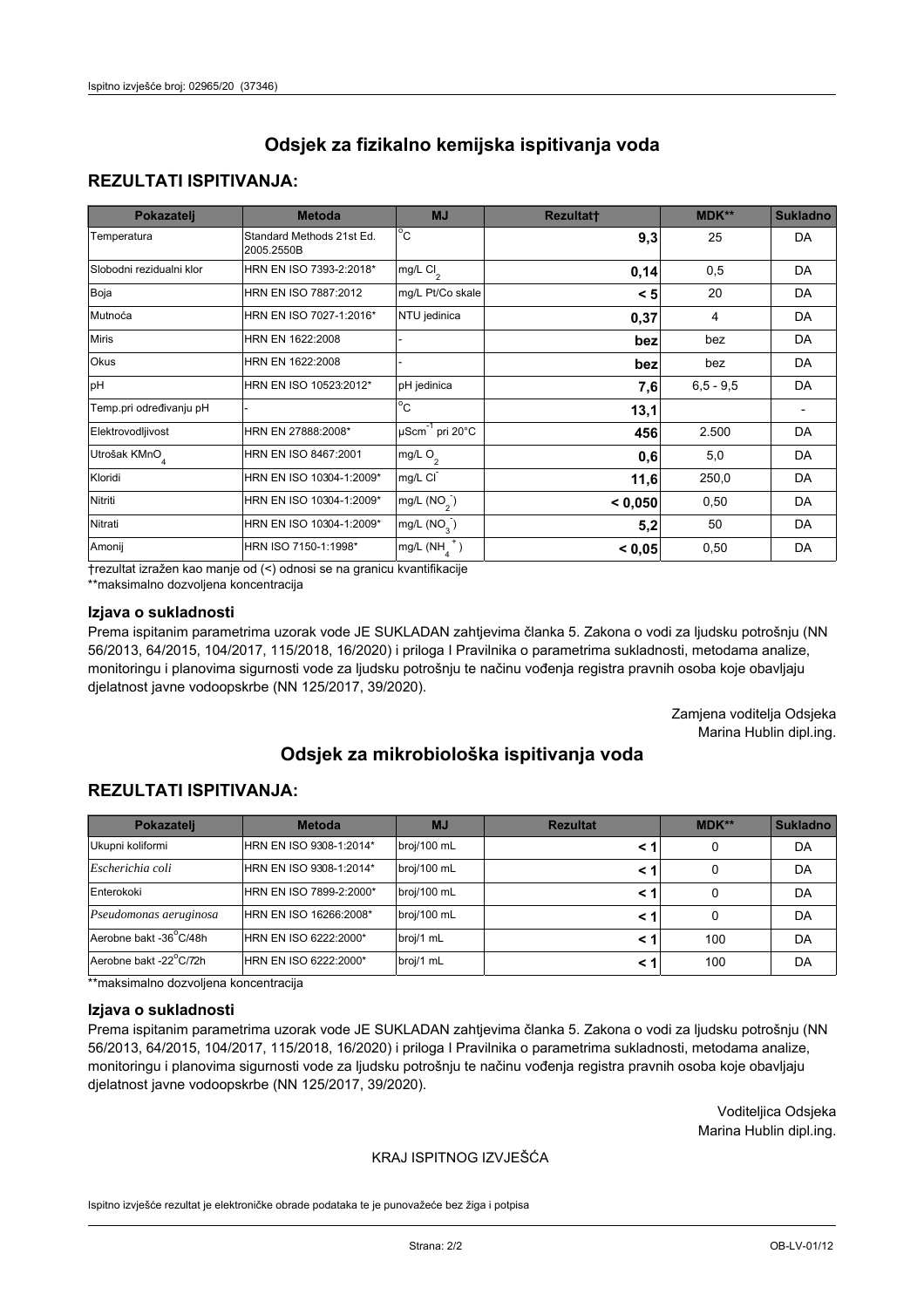



VODOOPSKRBA I ODVODNJA ZAGREBAČKE ŽUPANIJE D.O.O.-PJ VRBOVEC 10000 ZAGREB KOLEDOVČINA ULICA 1

Rakitje, 14.12.2020.

# **ISPITNO IZVJEŠĆE**

#### ISPITNO IZVJEŠĆE BROJ: 02964/20 (37345)

| Naziv uzorka:<br>Vrsta uzorka:                                                  |                                                                                                                                                                                                                                                         | VODA ZA LJUDSKU POTROŠNJU<br>Javna vodoopskrba - razvodni sustav                                                       |                                       |                                        |  |  |  |
|---------------------------------------------------------------------------------|---------------------------------------------------------------------------------------------------------------------------------------------------------------------------------------------------------------------------------------------------------|------------------------------------------------------------------------------------------------------------------------|---------------------------------------|----------------------------------------|--|--|--|
| HEO:<br>Uzorkovao:<br>Metoda<br>uzorkovanja:<br>Plan uzorkovanja: OB-LV-07/2020 | <b>Vrhovec</b>                                                                                                                                                                                                                                          | Služba za zdravstvenu ekologiju / Marija Vrban dipl.san.ing.<br>HRN ISO 5667-5:2011*, HRN EN ISO 19458:2008*           |                                       |                                        |  |  |  |
| Uzorak uzorkovan<br>Vrijeme uzimanja uzorka:<br>Analiza započeta:               |                                                                                                                                                                                                                                                         | 10.12.2020.09:00<br>10.12.2020. 14:31                                                                                  | Vrijeme dostave:<br>Analiza završena: | 10.12.2020. 14:20<br>14.12.2020. 08:14 |  |  |  |
| Naručitelj:                                                                     |                                                                                                                                                                                                                                                         | VODOOPSKRBA I ODVODNJA ZAGREBAČKE ŽUPANIJE D.O.O.- PJ VRBOVEC<br>KOLEDOVČINA ULICA 1, 10000 ZAGREB<br>OIB: 54189804734 |                                       |                                        |  |  |  |
| Lokacija:                                                                       | Br. ugovora: 25-Z-UG-2020. od 21.02.2020<br><b>POLJANA NH</b><br>Vodovodom upravlja: VODOOPSKRBA I ODVODNJA ZAGREBAČKE ŽUPANIJE D.O.O.- PJ VRBOVEC<br>KOLEDOVČINA ULICA 1, 10000 ZAGREB<br>OIB: 54189804734<br>Br. ugovora: 25-Z-UG-2020. od 21.02.2020 |                                                                                                                        |                                       |                                        |  |  |  |
| Oblik zahtjeva:                                                                 | Zahtjev po ugovoru                                                                                                                                                                                                                                      |                                                                                                                        |                                       |                                        |  |  |  |

Sukladnost je izražena uz rezultate ispitivanja.

Rukovoditeljica Službe Marina Hublin dipl.ing.

Napomena:

- 2) Ispitna izvješća se ne smiju umnožavati bez odobrenja Zavoda.
- 3) Akreditirane metode označene su zvjezdicom (\*).
- 4) Izjava o sukladnosti nije u području akreditacije.

5) Pri donošenju odluke o sukladnosti mjernih razultata s propisanim graničnim vrijednostima za akreditirane metode primjenjuje se pravilo jednostavnog prihvaćanja pri čemu se mjerna nesigurnost ne uzima u obzir, ali je dostupna na zahtjev u ispitnom laboratoriju.

6) Zavod se odriče odgovornosti za informacije dobivene od naručitelja

Služba za zdravstvenu ekologiju ovlaštena je kao službeni laboratorij za obavljanje određenih analiza vode, hrane i okolišnih uzoraka u proizvodnji hrane prema rješenju Ministarstva poljoprivrede: KLASA: UP/I-322-01/18-01/36, URBROJ: 525-10/0729-18-3

Služba za zdravstvenu ekologiju ovlaštena je kao službeni laboratorij za provođenje ispitivanja vode za ljudsku potrošnju za određene parametre prema riešenju Ministarstva zdravstva:

<sup>1)</sup> Rezultati ispitivanja odnose se isključivo na ispitani uzorak odnosno zaprimljeni ukoliko je uzorkovanje izvršio naručiteli.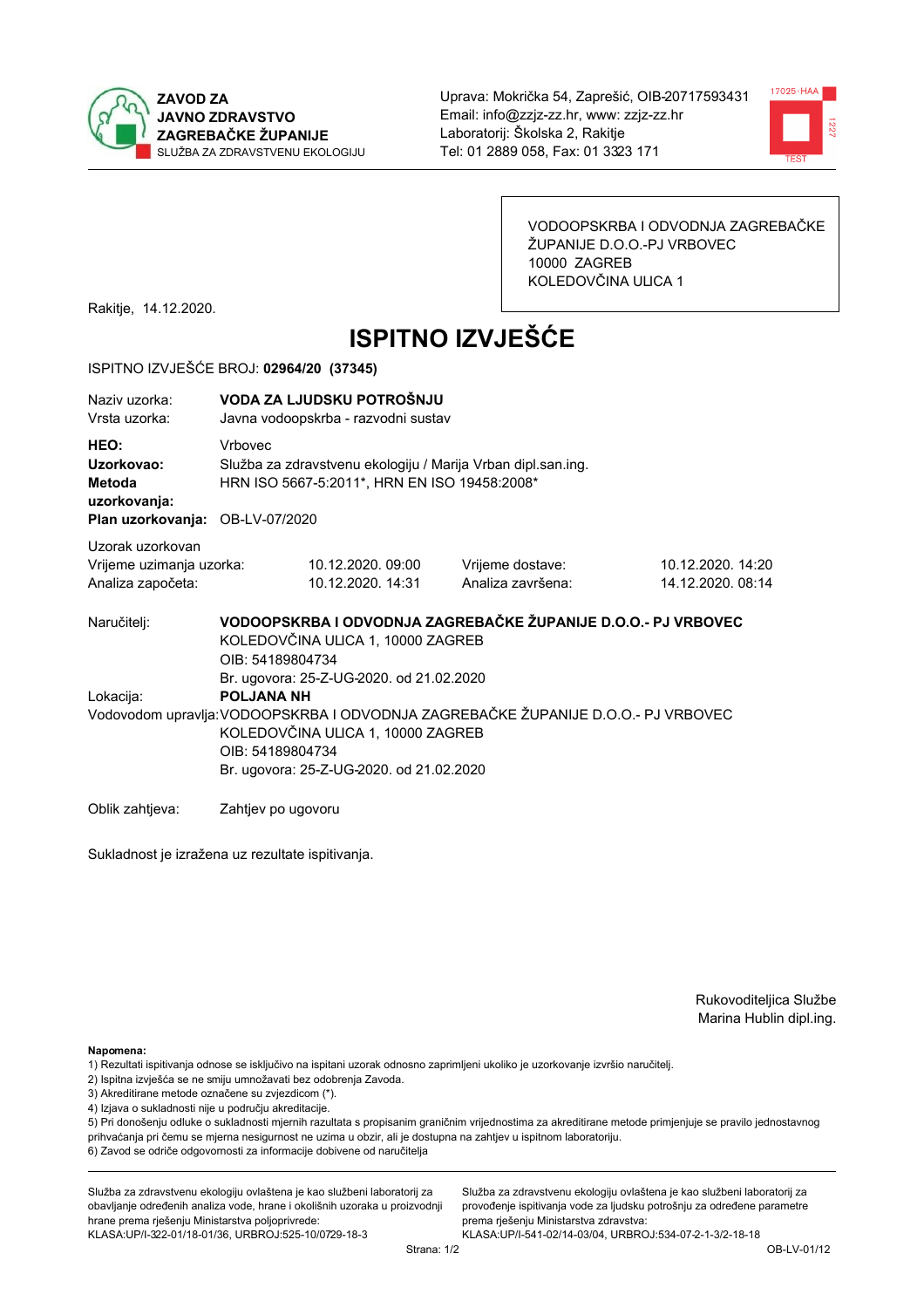# **REZULTATI ISPITIVANJA:**

| Pokazatelj                | <b>Metoda</b>                           | <b>MJ</b>                        | <b>Rezultatt</b> | <b>MDK**</b> | <b>Sukladno</b> |
|---------------------------|-----------------------------------------|----------------------------------|------------------|--------------|-----------------|
| Temperatura               | Standard Methods 21st Ed.<br>2005.2550B | $^{\circ}$ C                     | 9,9              | 25           | DA              |
| Slobodni rezidualni klor  | HRN EN ISO 7393-2:2018*                 | mg/L $Cl2$                       | 0,07             | 0,5          | DA              |
| Boja                      | HRN EN ISO 7887:2012                    | mg/L Pt/Co skale                 | < 5              | 20           | DA              |
| Mutnoća                   | HRN EN ISO 7027-1:2016*                 | NTU jedinica                     | 0,37             | 4            | DA              |
| <b>Miris</b>              | HRN EN 1622:2008                        |                                  | bez              | bez          | DA              |
| Okus                      | HRN EN 1622:2008                        |                                  | bez              | bez          | DA              |
| pH                        | HRN EN ISO 10523:2012*                  | pH jedinica                      | 7,6              | $6.5 - 9.5$  | DA              |
| Temp.pri određivanju pH   |                                         | $\overline{c}$                   | 13,0             |              |                 |
| Elektrovodljivost         | HRN EN 27888:2008*                      | $\mu$ Scm <sup>-1</sup> pri 20°C | 679              | 2.500        | DA              |
| Utrošak KMnO <sub>4</sub> | HRN EN ISO 8467:2001                    | mg/L $O_2$                       | 0,8              | 5,0          | DA              |
| Kloridi                   | HRN EN ISO 10304-1:2009*                | mg/L CI                          | 11,8             | 250,0        | DA              |
| Nitriti                   | HRN EN ISO 10304-1:2009*                | mg/L $(NO2)$                     | 0,077            | 0,50         | DA              |
| Nitrati                   | HRN EN ISO 10304-1:2009*                | mg/L $(NO3)$                     | 5,6              | 50           | DA              |
| Amonij                    | HRN ISO 7150-1:1998*                    | mg/L $(NH_{\lambda}^{\dagger})$  | 0,38             | 0,50         | DA              |

trezultat izražen kao manje od (<) odnosi se na granicu kvantifikacije

\*\*maksimalno dozvoljena koncentracija

## Izjava o sukladnosti

Prema ispitanim parametrima uzorak vode JE SUKLADAN zahtjevima članka 5. Zakona o vodi za ljudsku potrošnju (NN 56/2013, 64/2015, 104/2017, 115/2018, 16/2020) i priloga I Pravilnika o parametrima sukladnosti, metodama analize, monitoringu i planovima sigurnosti vode za ljudsku potrošnju te načinu vođenja registra pravnih osoba koje obavljaju djelatnost javne vodoopskrbe (NN 125/2017, 39/2020).

> Zamjena voditelja Odsjeka Marina Hublin dipl.ing.

# Odsiek za mikrobiološka ispitivanja voda

# **REZULTATI ISPITIVANJA:**

| Pokazatelj             | <b>Metoda</b>           | <b>MJ</b>   | <b>Rezultat</b> | MDK** | <b>Sukladno</b> |
|------------------------|-------------------------|-------------|-----------------|-------|-----------------|
| Ukupni koliformi       | HRN EN ISO 9308-1:2014* | broj/100 mL |                 | 0     | DA              |
| Escherichia coli       | HRN EN ISO 9308-1:2014* | broj/100 mL | < 1             | 0     | DA              |
| Enterokoki             | HRN EN ISO 7899-2:2000* | broj/100 mL | < 1             | 0     | DA              |
| Pseudomonas aeruginosa | HRN EN ISO 16266:2008*  | broj/100 mL | < 1             | 0     | DA              |
| Aerobne bakt -36°C/48h | HRN EN ISO 6222:2000*   | broj/1 mL   |                 | 100   | DA              |
| Aerobne bakt -22°C/72h | HRN EN ISO 6222:2000*   | broj/1 mL   | < 1             | 100   | DA              |

\*\*maksimalno dozvoljena koncentracija

#### Izjava o sukladnosti

Prema ispitanim parametrima uzorak vode JE SUKLADAN zahtjevima članka 5. Zakona o vodi za ljudsku potrošnju (NN 56/2013, 64/2015, 104/2017, 115/2018, 16/2020) i priloga I Pravilnika o parametrima sukladnosti, metodama analize, monitoringu i planovima sigurnosti vode za ljudsku potrošnju te načinu vođenja registra pravnih osoba koje obavljaju djelatnost javne vodoopskrbe (NN 125/2017, 39/2020).

> Voditeljica Odsjeka Marina Hublin dipl.ing.

## KRAJ ISPITNOG IZVJEŠĆA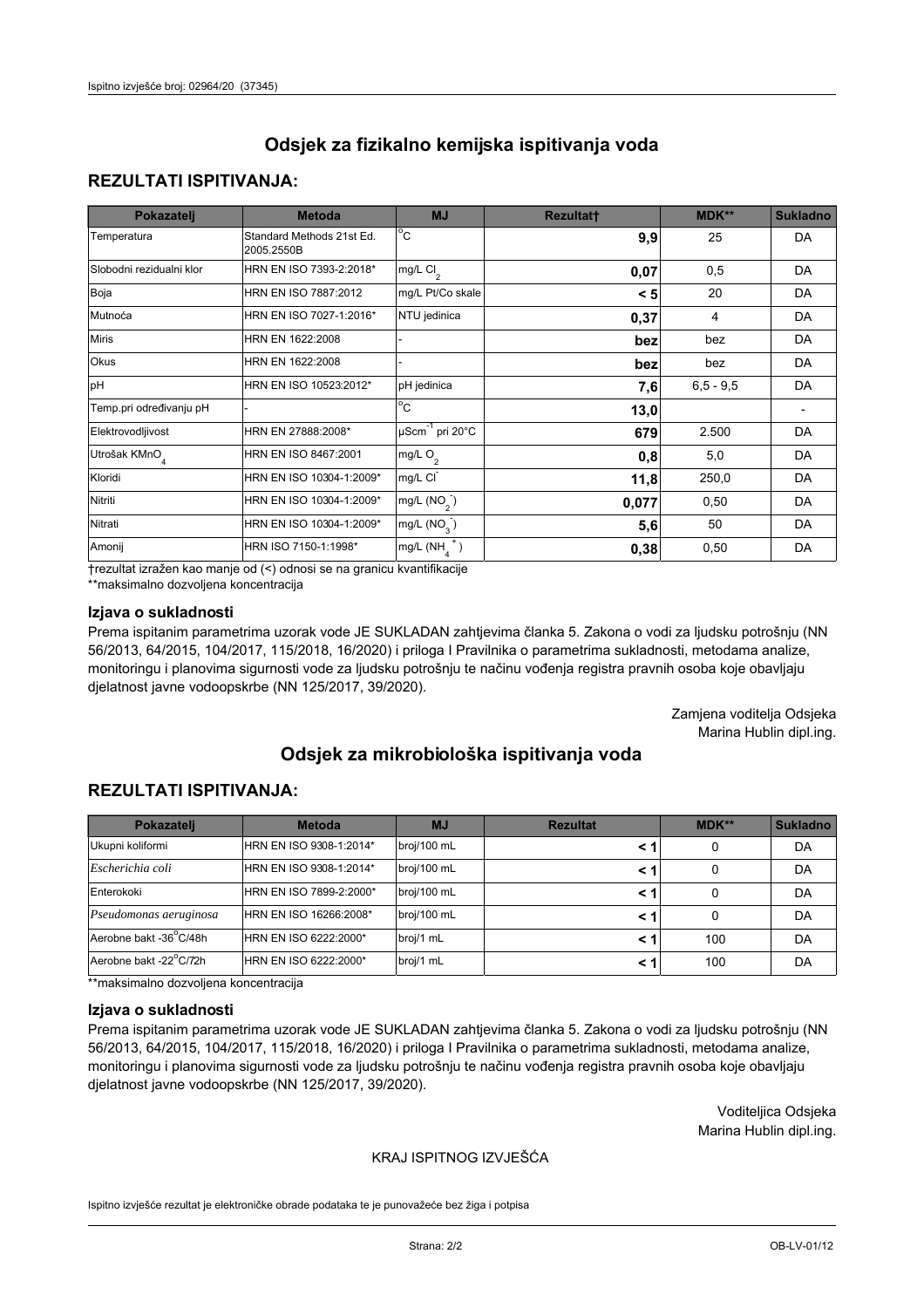



VODOOPSKRBA I ODVODNJA ZAGREBAČKE ŽUPANIJE D.O.O.-PJ VRBOVEC 10000 ZAGREB KOLEDOVČINA ULICA 1

Rakitje, 14.12.2020.

# **ISPITNO IZVJEŠĆE**

#### ISPITNO IZVJEŠĆE BROJ: 02963/20 (37344)

| Naziv uzorka:<br>Vrsta uzorka:                                                  |                                                                                                                                                                                                                                                          | VODA ZA LJUDSKU POTROŠNJU<br>Javna vodoopskrba - razvodni sustav                                             |                                                               |                                        |  |  |
|---------------------------------------------------------------------------------|----------------------------------------------------------------------------------------------------------------------------------------------------------------------------------------------------------------------------------------------------------|--------------------------------------------------------------------------------------------------------------|---------------------------------------------------------------|----------------------------------------|--|--|
| HEO:<br>Uzorkovao:<br>Metoda<br>uzorkovanja:<br>Plan uzorkovanja: OB-LV-07/2020 | <b>Vrhovec</b>                                                                                                                                                                                                                                           | Služba za zdravstvenu ekologiju / Marija Vrban dipl.san.ing.<br>HRN ISO 5667-5:2011*, HRN EN ISO 19458:2008* |                                                               |                                        |  |  |
| Uzorak uzorkovan<br>Vrijeme uzimanja uzorka:<br>Analiza započeta:               |                                                                                                                                                                                                                                                          | 10.12.2020.08:45<br>10.12.2020. 14:31                                                                        | Vrijeme dostave:<br>Analiza završena:                         | 10.12.2020. 14:20<br>14.12.2020. 08:13 |  |  |
| Naručitelj:                                                                     | OIB: 54189804734                                                                                                                                                                                                                                         | KOLEDOVČINA ULICA 1, 10000 ZAGREB                                                                            | VODOOPSKRBA I ODVODNJA ZAGREBAČKE ŽUPANIJE D.O.O.- PJ VRBOVEC |                                        |  |  |
| Lokacija:                                                                       | Br. ugovora: 25-Z-UG-2020. od 21.02.2020<br>PH VRBOVEC, CENTAR<br>Vodovodom upravlja: VODOOPSKRBA I ODVODNJA ZAGREBAČKE ŽUPANIJE D.O.O.- PJ VRBOVEC<br>KOLEDOVČINA ULICA 1, 10000 ZAGREB<br>OIB: 54189804734<br>Br. ugovora: 25-Z-UG-2020. od 21.02.2020 |                                                                                                              |                                                               |                                        |  |  |
| Oblik zahtieva:                                                                 | Zahtjev po ugovoru                                                                                                                                                                                                                                       |                                                                                                              |                                                               |                                        |  |  |

Sukladnost je izražena uz rezultate ispitivanja.

Rukovoditeljica Službe Marina Hublin dipl.ing.

Napomena:

- 1) Rezultati ispitivanja odnose se isključivo na ispitani uzorak odnosno zaprimljeni ukoliko je uzorkovanje izvršio naručiteli.
- 2) Ispitna izvješća se ne smiju umnožavati bez odobrenja Zavoda.
- 3) Akreditirane metode označene su zvjezdicom (\*).
- 4) Izjava o sukladnosti nije u području akreditacije.

5) Pri donošenju odluke o sukladnosti mjernih razultata s propisanim graničnim vrijednostima za akreditirane metode primjenjuje se pravilo jednostavnog prihvaćanja pri čemu se mjerna nesigurnost ne uzima u obzir, ali je dostupna na zahtjev u ispitnom laboratoriju.

6) Zavod se odriče odgovornosti za informacije dobivene od naručitelja

Služba za zdravstvenu ekologiju ovlaštena je kao službeni laboratorij za obavljanje određenih analiza vode, hrane i okolišnih uzoraka u proizvodnji hrane prema rješenju Ministarstva poljoprivrede: KLASA.UP/I-322-01/18-01/36, URBROJ.525-10/0729-18-3

Služba za zdravstvenu ekologiju ovlaštena je kao službeni laboratorij za provođenje ispitivanja vode za ljudsku potrošnju za određene parametre prema riešenju Ministarstva zdravstva: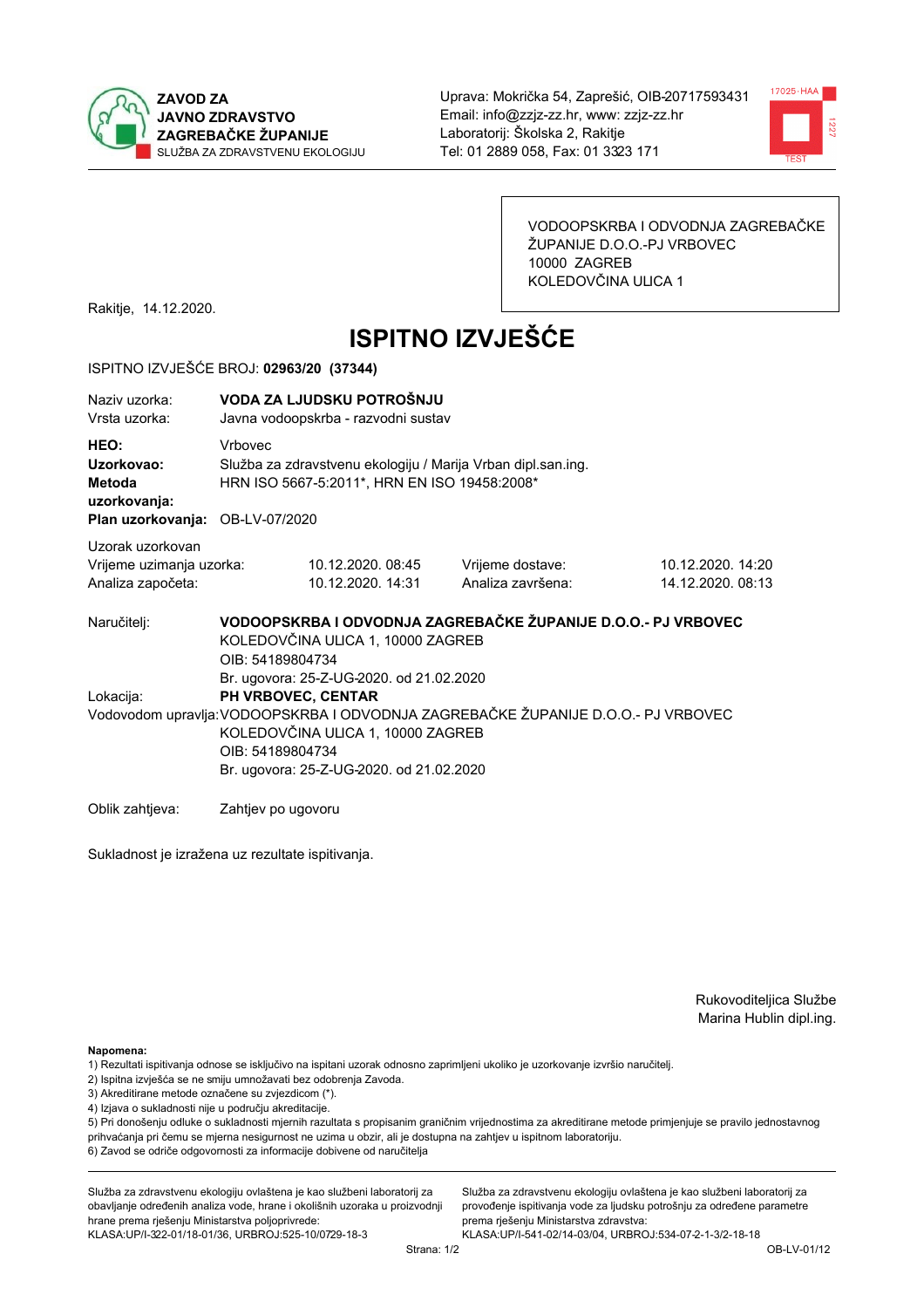# **REZULTATI ISPITIVANJA:**

| Pokazatelj                | <b>Metoda</b>                           | <b>MJ</b>                   | <b>Rezultatt</b> | MDK**       | <b>Sukladno</b> |
|---------------------------|-----------------------------------------|-----------------------------|------------------|-------------|-----------------|
| Temperatura               | Standard Methods 21st Ed.<br>2005.2550B | $^{\circ}$ C                | 12,9             | 25          | DA              |
| Slobodni rezidualni klor  | HRN EN ISO 7393-2:2018*                 | $mg/L$ Cl <sub>2</sub>      | 0,23             | 0,5         | DA              |
| Boja                      | HRN EN ISO 7887:2012                    | mg/L Pt/Co skale            | < 5              | 20          | DA              |
| Mutnoća                   | HRN EN ISO 7027-1:2016*                 | NTU jedinica                | 0,23             | 4           | DA              |
| <b>Miris</b>              | HRN EN 1622:2008                        |                             | bez              | bez         | DA              |
| Okus                      | HRN EN 1622:2008                        |                             | bez              | bez         | DA              |
| pH                        | HRN EN ISO 10523:2012*                  | pH jedinica                 | 7,6              | $6,5 - 9,5$ | DA              |
| Temp.pri određivanju pH   |                                         | $\overline{C}$              | 12,7             |             |                 |
| Elektrovodljivost         | HRN EN 27888:2008*                      | µScm <sup>-1</sup> pri 20°C | 667              | 2.500       | DA              |
| Utrošak KMnO <sub>4</sub> | HRN EN ISO 8467:2001                    | mg/L O <sub>2</sub>         | 0,8              | 5,0         | DA              |
| Kloridi                   | HRN EN ISO 10304-1:2009*                | mg/L CI                     | 11,8             | 250,0       | DA              |
| Nitriti                   | HRN EN ISO 10304-1:2009*                | mg/L $(NO2)$                | 0,056            | 0,50        | DA              |
| Nitrati                   | HRN EN ISO 10304-1:2009*                | mg/L (NO <sub>3</sub> )     | 5,8              | 50          | DA              |
| Amonij                    | HRN ISO 7150-1:1998*                    | $mg/L(NH_A^+)$              | 0,32             | 0,50        | DA              |

trezultat izražen kao manje od (<) odnosi se na granicu kvantifikacije

\*\*maksimalno dozvoljena koncentracija

## Izjava o sukladnosti

Prema ispitanim parametrima uzorak vode JE SUKLADAN zahtjevima članka 5. Zakona o vodi za ljudsku potrošnju (NN 56/2013, 64/2015, 104/2017, 115/2018, 16/2020) i priloga I Pravilnika o parametrima sukladnosti, metodama analize, monitoringu i planovima sigurnosti vode za ljudsku potrošnju te načinu vođenja registra pravnih osoba koje obavljaju djelatnost javne vodoopskrbe (NN 125/2017, 39/2020).

> Zamjena voditelja Odsjeka Marina Hublin dipl.ing.

# Odsiek za mikrobiološka ispitivanja voda

# **REZULTATI ISPITIVANJA:**

| Pokazatelj             | <b>Metoda</b>           | <b>MJ</b>   | <b>Rezultat</b> | $MDK**$ | <b>Sukladno</b> |
|------------------------|-------------------------|-------------|-----------------|---------|-----------------|
| Ukupni koliformi       | HRN EN ISO 9308-1:2014* | broj/100 mL | < 1             | 0       | DA              |
| Escherichia coli       | HRN EN ISO 9308-1:2014* | broj/100 mL | < 1             | 0       | DA              |
| Enterokoki             | HRN EN ISO 7899-2:2000* | broj/100 mL | < 1             |         | DA              |
| Pseudomonas aeruginosa | HRN EN ISO 16266:2008*  | broj/100 mL | < 1             | 0       | DA              |
| Aerobne bakt -36°C/48h | HRN EN ISO 6222:2000*   | broj/1 mL   | < 1             | 100     | DA              |
| Aerobne bakt -22°C/72h | HRN EN ISO 6222:2000*   | broj/1 mL   | < 1             | 100     | DA              |

\*\*maksimalno dozvoljena koncentracija

#### Izjava o sukladnosti

Prema ispitanim parametrima uzorak vode JE SUKLADAN zahtjevima članka 5. Zakona o vodi za ljudsku potrošnju (NN 56/2013, 64/2015, 104/2017, 115/2018, 16/2020) i priloga I Pravilnika o parametrima sukladnosti, metodama analize, monitoringu i planovima sigurnosti vode za ljudsku potrošnju te načinu vođenja registra pravnih osoba koje obavljaju djelatnost javne vodoopskrbe (NN 125/2017, 39/2020).

> Voditeljica Odsjeka Marina Hublin dipl.ing.

## KRAJ ISPITNOG IZVJEŠĆA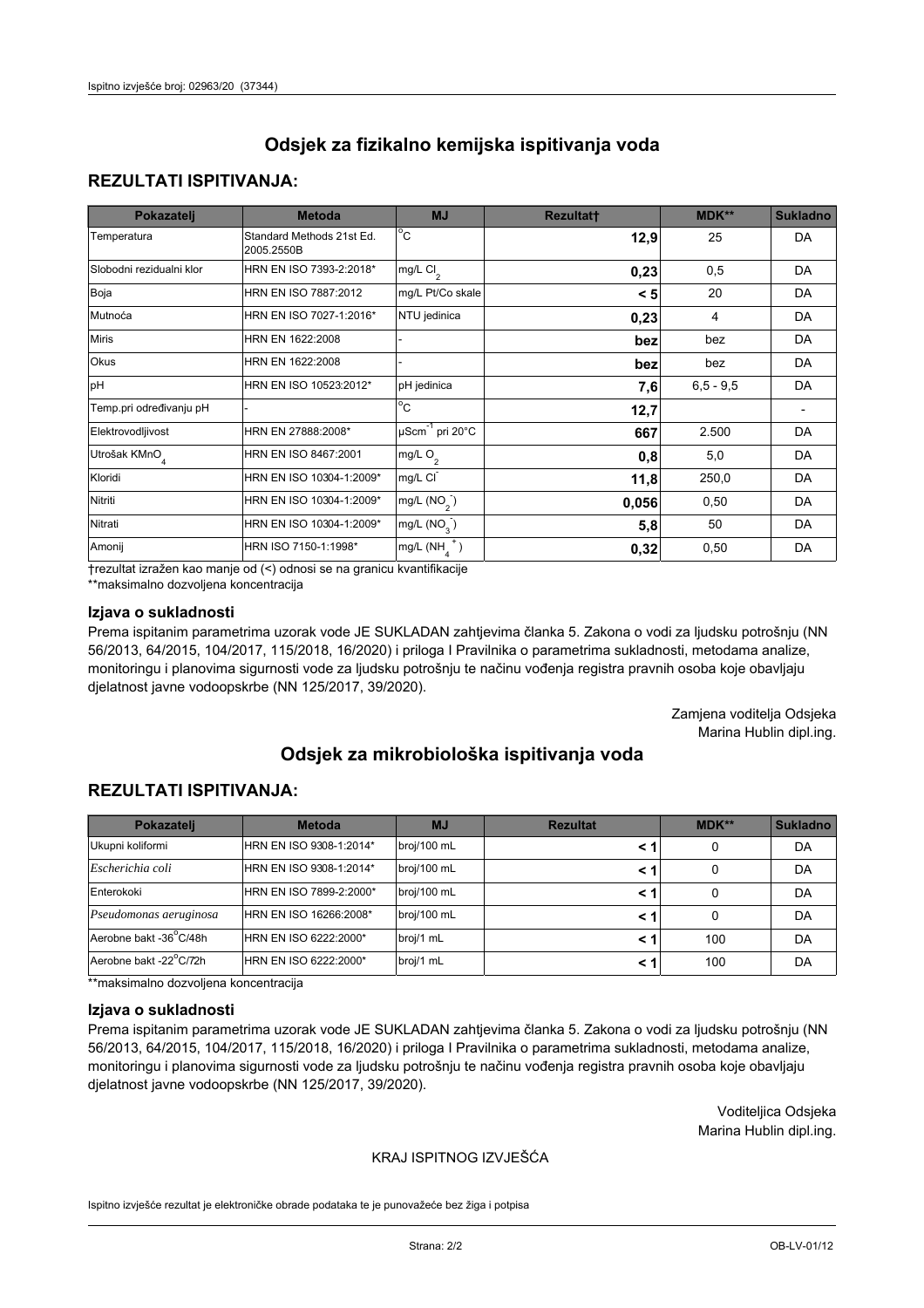



VODOOPSKRBA I ODVODNJA ZAGREBAČKE ŽUPANIJE D.O.O.-PJ VRBOVEC 10000 ZAGREB KOLEDOVČINA ULICA 1

Rakitje, 14.12.2020.

# **ISPITNO IZVJEŠĆE**

#### ISPITNO IZVJEŠĆE BROJ: 02962/20 (37343)

| Naziy uzorka:<br>Vrsta uzorka:                                                  |                    | VODA ZA LJUDSKU POTROŠNJU<br>Javna vodoopskrba - razvodni sustav                                                                                                                                                                                                  |                                                               |                                        |  |  |  |
|---------------------------------------------------------------------------------|--------------------|-------------------------------------------------------------------------------------------------------------------------------------------------------------------------------------------------------------------------------------------------------------------|---------------------------------------------------------------|----------------------------------------|--|--|--|
| HEO:<br>Uzorkovao:<br>Metoda<br>uzorkovanja:<br>Plan uzorkovanja: OB-LV-07/2020 | <b>Vrhovec</b>     | Služba za zdravstvenu ekologiju / Marija Vrban dipl.san.ing.<br>HRN ISO 5667-5:2011*, HRN EN ISO 19458:2008*                                                                                                                                                      |                                                               |                                        |  |  |  |
| Uzorak uzorkovan<br>Vrijeme uzimanja uzorka:<br>Analiza započeta:               |                    | 10.12.2020.08:20<br>10.12.2020. 14:29                                                                                                                                                                                                                             | Vrijeme dostave:<br>Analiza završena:                         | 10.12.2020. 14:20<br>14.12.2020. 08:13 |  |  |  |
| Naručiteli:                                                                     | OIB: 54189804734   | KOLEDOVČINA ULICA 1, 10000 ZAGREB                                                                                                                                                                                                                                 | VODOOPSKRBA I ODVODNJA ZAGREBAČKE ŽUPANIJE D.O.O.- PJ VRBOVEC |                                        |  |  |  |
| Lokacija:                                                                       |                    | Br. ugovora: 25-Z-UG-2020. od 21.02.2020<br>VRBOVEC, KOLODVORSKA UL. NH<br>Vodovodom upravlja: VODOOPSKRBA I ODVODNJA ZAGREBAČKE ŽUPANIJE D.O.O.- PJ VRBOVEC<br>KOLEDOVČINA ULICA 1, 10000 ZAGREB<br>OIB: 54189804734<br>Br. ugovora: 25-Z-UG-2020. od 21.02.2020 |                                                               |                                        |  |  |  |
| Oblik zahtieva:                                                                 | Zahtjev po ugovoru |                                                                                                                                                                                                                                                                   |                                                               |                                        |  |  |  |

Sukladnost je izražena uz rezultate ispitivanja.

Rukovoditeljica Službe Marina Hublin dipl.ing.

Napomena:

- 1) Rezultati ispitivanja odnose se isključivo na ispitani uzorak odnosno zaprimljeni ukoliko je uzorkovanje izvršio naručiteli.
- 2) Ispitna izvješća se ne smiju umnožavati bez odobrenja Zavoda.
- 3) Akreditirane metode označene su zvjezdicom (\*).
- 4) Izjava o sukladnosti nije u području akreditacije.

5) Pri donošenju odluke o sukladnosti mjernih razultata s propisanim graničnim vrijednostima za akreditirane metode primjenjuje se pravilo jednostavnog prihvaćanja pri čemu se mjerna nesigurnost ne uzima u obzir, ali je dostupna na zahtjev u ispitnom laboratoriju.

6) Zavod se odriče odgovornosti za informacije dobivene od naručitelja

Služba za zdravstvenu ekologiju ovlaštena je kao službeni laboratorij za obavljanje određenih analiza vode, hrane i okolišnih uzoraka u proizvodnji hrane prema rješenju Ministarstva poljoprivrede:

KLASA: UP/I-322-01/18-01/36, URBROJ: 525-10/0729-18-3

Služba za zdravstvenu ekologiju ovlaštena je kao službeni laboratorij za provođenje ispitivanja vode za ljudsku potrošnju za određene parametre prema riešenju Ministarstva zdravstva: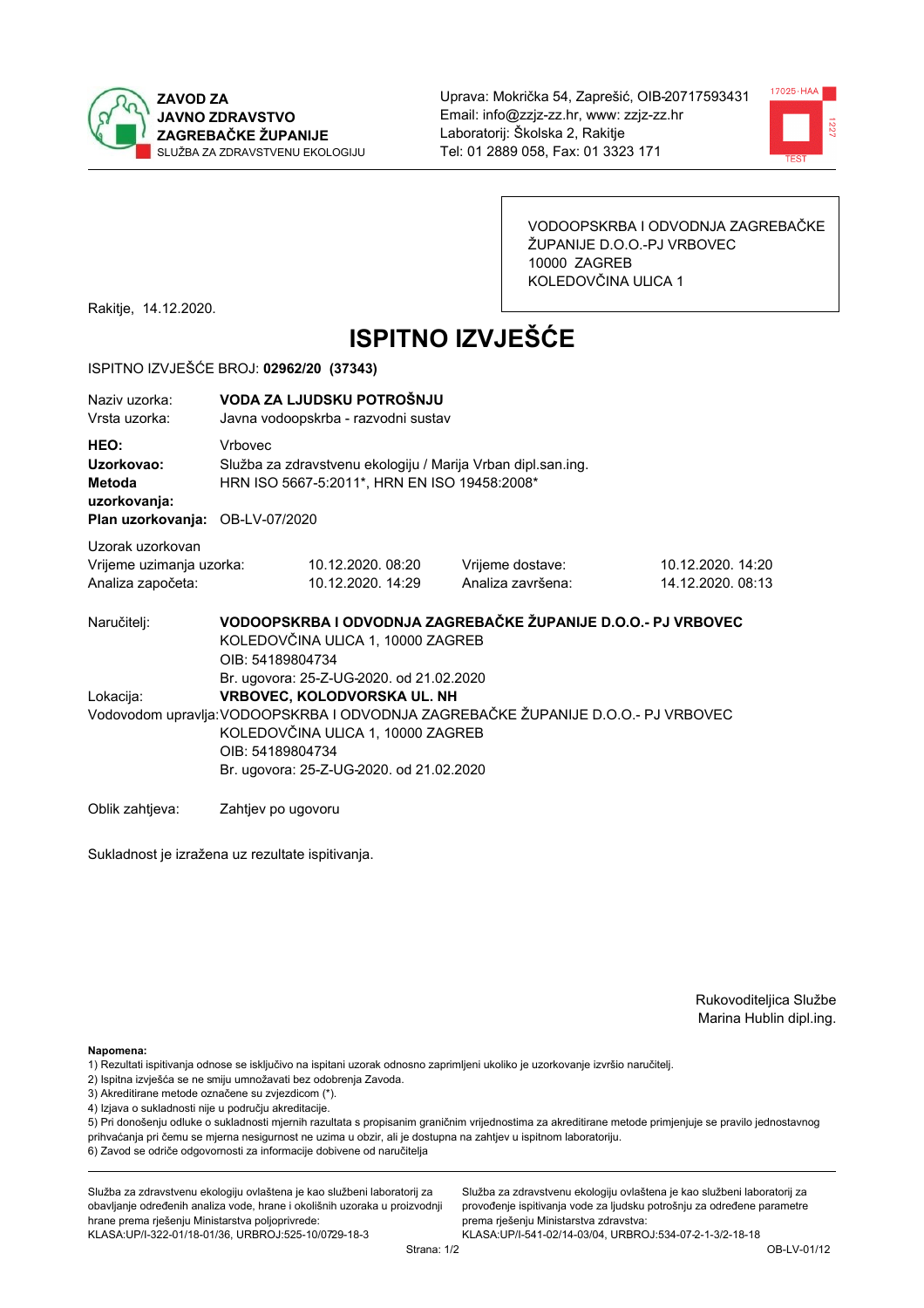# **REZULTATI ISPITIVANJA:**

| Pokazatelj                | <b>Metoda</b>                           | <b>MJ</b>                       | <b>Rezultatt</b> | MDK**       | <b>Sukladno</b> |
|---------------------------|-----------------------------------------|---------------------------------|------------------|-------------|-----------------|
| Temperatura               | Standard Methods 21st Ed.<br>2005.2550B | $^{\circ}$ C                    | 10,1             | 25          | DA              |
| Slobodni rezidualni klor  | HRN EN ISO 7393-2:2018*                 | mg/L $Cl_2$                     | 0,25             | 0,5         | DA              |
| Boja                      | HRN EN ISO 7887:2012                    | mg/L Pt/Co skale                | < 5              | 20          | DA              |
| Mutnoća                   | HRN EN ISO 7027-1:2016*                 | NTU jedinica                    | 0,33             | 4           | DA              |
| <b>Miris</b>              | HRN EN 1622:2008                        |                                 | bez              | bez         | DA.             |
| Okus                      | HRN EN 1622:2008                        |                                 | bez              | bez         | DA              |
| pH                        | HRN EN ISO 10523:2012*                  | pH jedinica                     | 7,6              | $6,5 - 9,5$ | <b>DA</b>       |
| Temp.pri određivanju pH   |                                         | $\overline{c}$                  | 12,3             |             |                 |
| Elektrovodljivost         | HRN EN 27888:2008*                      | µScm <sup>-1</sup> pri 20°C     | 652              | 2.500       | DA              |
| Utrošak KMnO <sub>4</sub> | HRN EN ISO 8467:2001                    | mg/L O <sub>2</sub>             | 0,8              | 5,0         | DA              |
| Kloridi                   | HRN EN ISO 10304-1:2009*                | mg/L CI                         | 11,8             | 250,0       | DA              |
| Nitriti                   | HRN EN ISO 10304-1:2009*                | mg/L $(NO2)$                    | < 0.050          | 0,50        | <b>DA</b>       |
| Nitrati                   | HRN EN ISO 10304-1:2009*                | mg/L $(NO3)$                    | 5,6              | 50          | DA              |
| Amonij                    | HRN ISO 7150-1:1998*                    | mg/L $(NH_{\lambda}^{\dagger})$ | 0,42             | 0,50        | DA              |

trezultat izražen kao manje od (<) odnosi se na granicu kvantifikacije

\*\*maksimalno dozvoljena koncentracija

## Izjava o sukladnosti

Prema ispitanim parametrima uzorak vode JE SUKLADAN zahtjevima članka 5. Zakona o vodi za ljudsku potrošnju (NN 56/2013, 64/2015, 104/2017, 115/2018, 16/2020) i priloga I Pravilnika o parametrima sukladnosti, metodama analize, monitoringu i planovima sigurnosti vode za ljudsku potrošnju te načinu vođenja registra pravnih osoba koje obavljaju djelatnost javne vodoopskrbe (NN 125/2017, 39/2020).

> Zamjena voditelja Odsjeka Marina Hublin dipl.ing.

# Odsiek za mikrobiološka ispitivanja voda

# **REZULTATI ISPITIVANJA:**

| Pokazatelj             | <b>Metoda</b>           | <b>MJ</b>   | <b>Rezultat</b> | $MDK**$ | <b>Sukladno</b> |
|------------------------|-------------------------|-------------|-----------------|---------|-----------------|
| Ukupni koliformi       | HRN EN ISO 9308-1:2014* | broj/100 mL | < 1             | 0       | DA              |
| Escherichia coli       | HRN EN ISO 9308-1:2014* | broj/100 mL | < 1             | 0       | DA              |
| Enterokoki             | HRN EN ISO 7899-2:2000* | broj/100 mL | < 1             |         | DA              |
| Pseudomonas aeruginosa | HRN EN ISO 16266:2008*  | broj/100 mL | < 1             | 0       | DA              |
| Aerobne bakt -36°C/48h | HRN EN ISO 6222:2000*   | broj/1 mL   | < 1             | 100     | DA              |
| Aerobne bakt -22°C/72h | HRN EN ISO 6222:2000*   | broj/1 mL   | < 1             | 100     | DA              |

\*\*maksimalno dozvoljena koncentracija

#### Izjava o sukladnosti

Prema ispitanim parametrima uzorak vode JE SUKLADAN zahtjevima članka 5. Zakona o vodi za ljudsku potrošnju (NN 56/2013, 64/2015, 104/2017, 115/2018, 16/2020) i priloga I Pravilnika o parametrima sukladnosti, metodama analize, monitoringu i planovima sigurnosti vode za ljudsku potrošnju te načinu vođenja registra pravnih osoba koje obavljaju djelatnost javne vodoopskrbe (NN 125/2017, 39/2020).

> Voditeljica Odsjeka Marina Hublin dipl.ing.

## KRAJ ISPITNOG IZVJEŠĆA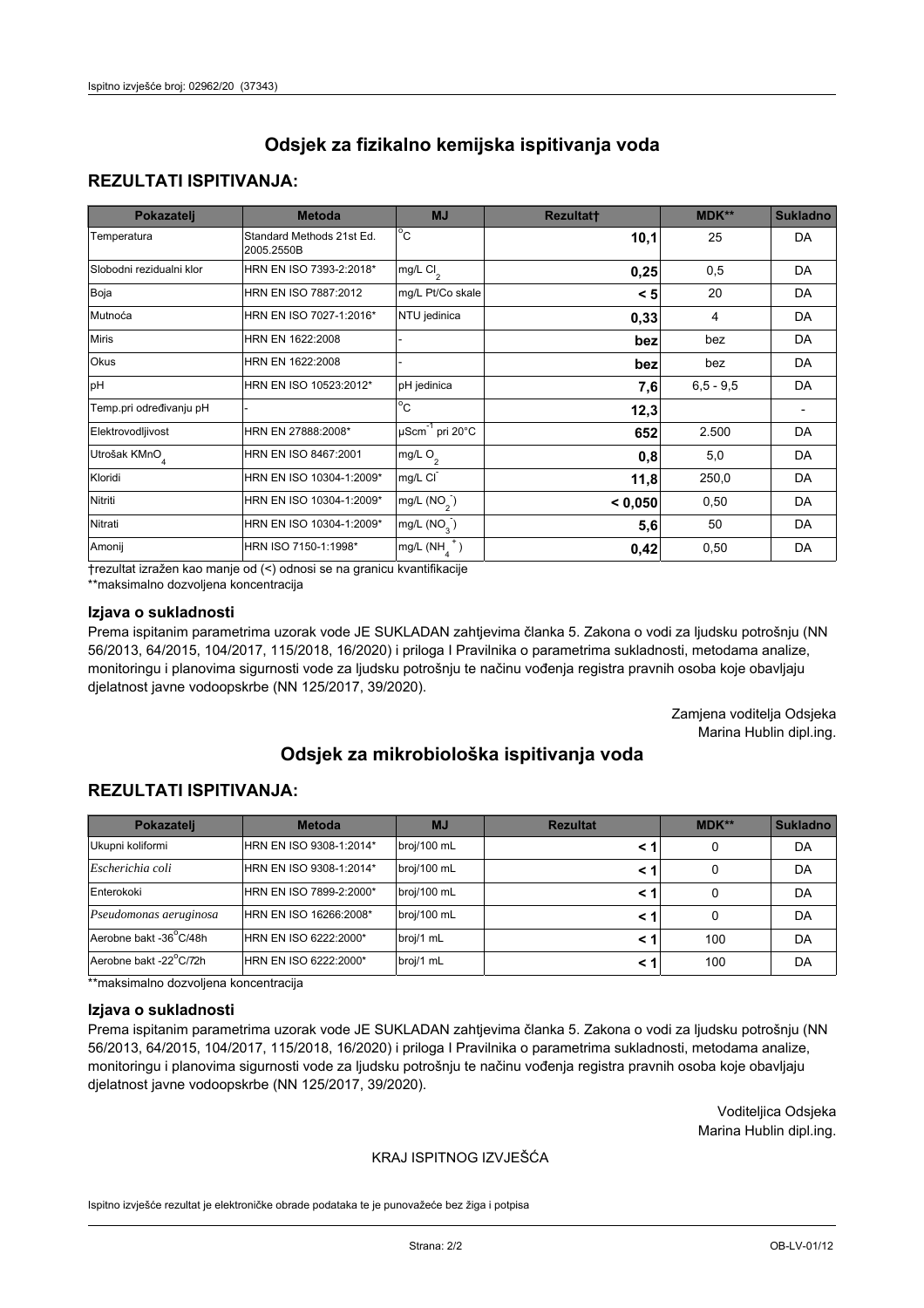



VODOOPSKRBA I ODVODNJA ZAGREBAČKE ŽUPANIJE D.O.O.-PJ VRBOVEC 10000 ZAGREB KOLEDOVČINA ULICA 1

Rakitje, 14.12.2020.

# **ISPITNO IZVJEŠĆE**

#### ISPITNO IZVJEŠĆE BROJ: 02961/20 (37342)

| Naziv uzorka:<br>Vrsta uzorka:                                                  |                    | VODA ZA LJUDSKU POTROŠNJU<br>Javna vodoopskrba - razvodni sustav                                                                                                                                                                                         |                                       |                                        |  |  |  |
|---------------------------------------------------------------------------------|--------------------|----------------------------------------------------------------------------------------------------------------------------------------------------------------------------------------------------------------------------------------------------------|---------------------------------------|----------------------------------------|--|--|--|
| HEO:<br>Uzorkovao:<br>Metoda<br>uzorkovanja:<br>Plan uzorkovanja: OB-LV-07/2020 | <b>Vrhovec</b>     | Služba za zdravstvenu ekologiju / Marija Vrban dipl.san.ing.<br>HRN ISO 5667-5:2011*, HRN EN ISO 19458:2008*                                                                                                                                             |                                       |                                        |  |  |  |
| Uzorak uzorkovan<br>Vrijeme uzimanja uzorka:<br>Analiza započeta:               |                    | 10.12.2020.08:20<br>10.12.2020. 14:27                                                                                                                                                                                                                    | Vrijeme dostave:<br>Analiza završena: | 10.12.2020. 14:20<br>14.12.2020. 08:12 |  |  |  |
| Naručitelj:                                                                     |                    | VODOOPSKRBA I ODVODNJA ZAGREBAČKE ŽUPANIJE D.O.O.- PJ VRBOVEC<br>KOLEDOVČINA ULICA 1, 10000 ZAGREB<br>OIB: 54189804734                                                                                                                                   |                                       |                                        |  |  |  |
| Lokacija:                                                                       |                    | Br. ugovora: 25-Z-UG-2020. od 21.02.2020<br>PIK, 1. SVIBNJA NH<br>Vodovodom upravlja: VODOOPSKRBA I ODVODNJA ZAGREBAČKE ŽUPANIJE D.O.O.- PJ VRBOVEC<br>KOLEDOVČINA ULICA 1, 10000 ZAGREB<br>OIB: 54189804734<br>Br. ugovora: 25-Z-UG-2020. od 21.02.2020 |                                       |                                        |  |  |  |
| Oblik zahtieva:                                                                 | Zahtjev po ugovoru |                                                                                                                                                                                                                                                          |                                       |                                        |  |  |  |

Sukladnost je izražena uz rezultate ispitivanja.

Rukovoditeljica Službe Marina Hublin dipl.ing.

Napomena:

- 2) Ispitna izvješća se ne smiju umnožavati bez odobrenja Zavoda.
- 3) Akreditirane metode označene su zvjezdicom (\*).
- 4) Izjava o sukladnosti nije u području akreditacije.

5) Pri donošenju odluke o sukladnosti mjernih razultata s propisanim graničnim vrijednostima za akreditirane metode primjenjuje se pravilo jednostavnog prihvaćanja pri čemu se mjerna nesigurnost ne uzima u obzir, ali je dostupna na zahtjev u ispitnom laboratoriju.

6) Zavod se odriče odgovornosti za informacije dobivene od naručitelja

Služba za zdravstvenu ekologiju ovlaštena je kao službeni laboratorij za obavljanje određenih analiza vode, hrane i okolišnih uzoraka u proizvodnji hrane prema rješenju Ministarstva poljoprivrede:

KLASA.UP/I-322-01/18-01/36, URBROJ:525-10/0729-18-3

Služba za zdravstvenu ekologiju ovlaštena je kao službeni laboratorij za provođenje ispitivanja vode za ljudsku potrošnju za određene parametre prema riešenju Ministarstva zdravstva:

<sup>1)</sup> Rezultati ispitivanja odnose se isključivo na ispitani uzorak odnosno zaprimljeni ukoliko je uzorkovanje izvršio naručitelj.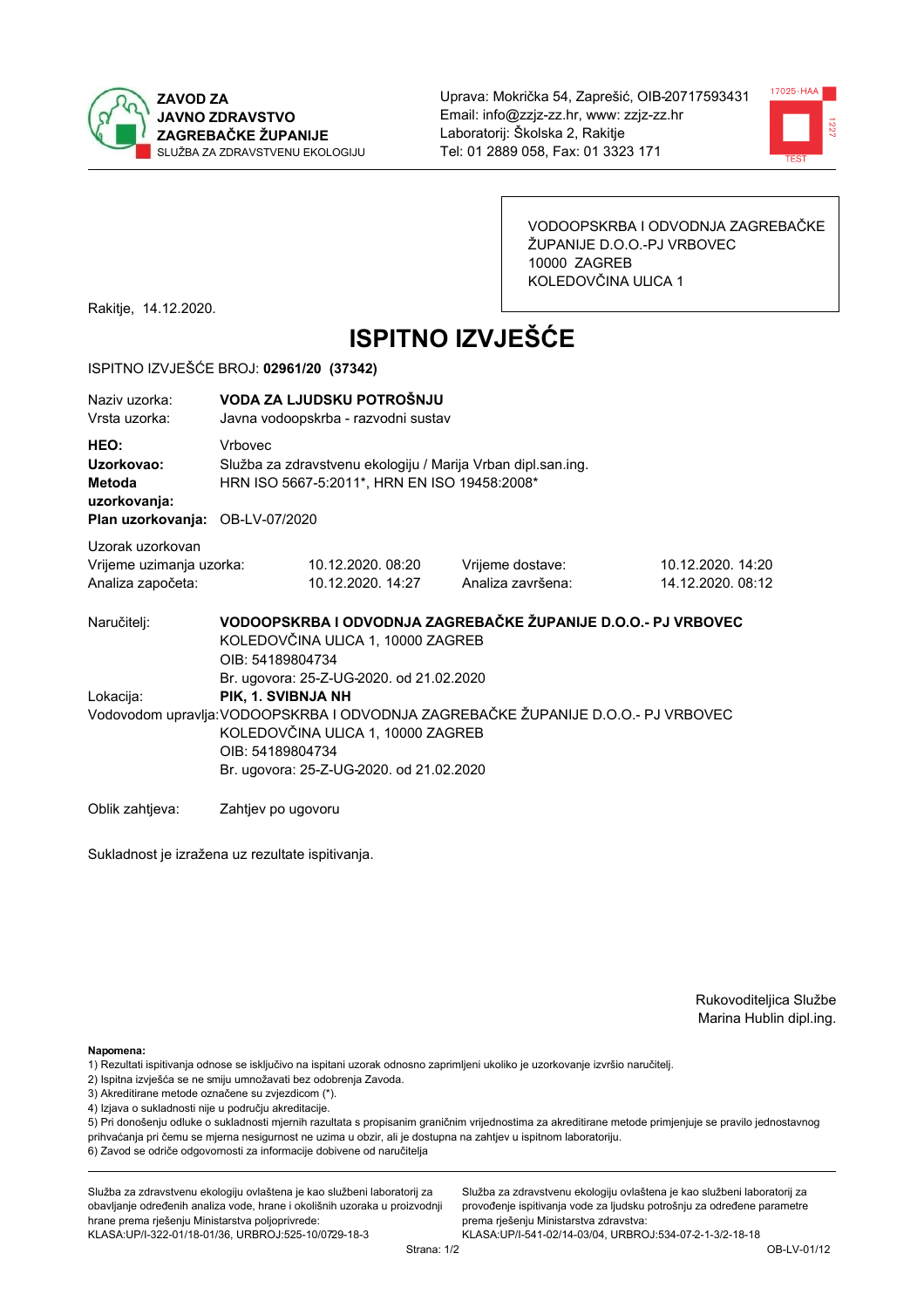# **REZULTATI ISPITIVANJA:**

| Pokazatelj                | <b>Metoda</b>                           | <b>MJ</b>                   | <b>Rezultatt</b> | MDK**       | <b>Sukladno</b> |
|---------------------------|-----------------------------------------|-----------------------------|------------------|-------------|-----------------|
| Temperatura               | Standard Methods 21st Ed.<br>2005.2550B | $^{\circ}$ C                | 11,3             | 25          | <b>DA</b>       |
| Slobodni rezidualni klor  | HRN EN ISO 7393-2:2018*                 | $mg/L$ Cl <sub>2</sub>      | 0,18             | 0,5         | DA              |
| Boja                      | HRN EN ISO 7887:2012                    | mg/L Pt/Co skale            | < 5              | 20          | DA              |
| Mutnoća                   | HRN EN ISO 7027-1:2016*                 | NTU jedinica                | 0,46             | 4           | DA              |
| <b>Miris</b>              | HRN EN 1622:2008                        |                             | bez              | bez         | DA              |
| Okus                      | HRN EN 1622:2008                        |                             | bez              | bez         | DA              |
| pH                        | HRN EN ISO 10523:2012*                  | pH jedinica                 | 7,6              | $6,5 - 9,5$ | <b>DA</b>       |
| Temp.pri određivanju pH   |                                         | $\overline{C}$              | 12,8             |             |                 |
| Elektrovodljivost         | HRN EN 27888:2008*                      | µScm <sup>-1</sup> pri 20°C | 615              | 2.500       | DA              |
| Utrošak KMnO <sub>4</sub> | HRN EN ISO 8467:2001                    | mg/L O <sub>2</sub>         | 0,8              | 5,0         | DA              |
| Kloridi                   | HRN EN ISO 10304-1:2009*                | mg/L CI                     | 11,7             | 250,0       | DA              |
| Nitriti                   | HRN EN ISO 10304-1:2009*                | mg/L $(NO2)$                | 0,059            | 0,50        | DA              |
| Nitrati                   | HRN EN ISO 10304-1:2009*                | mg/L (NO <sub>3</sub> )     | 5,5              | 50          | DA              |
| Amonij                    | HRN ISO 7150-1:1998*                    | $mg/L(NH_A^+)$              | 0,42             | 0,50        | <b>DA</b>       |

trezultat izražen kao manje od (<) odnosi se na granicu kvantifikacije

\*\*maksimalno dozvoljena koncentracija

## Izjava o sukladnosti

Prema ispitanim parametrima uzorak vode JE SUKLADAN zahtjevima članka 5. Zakona o vodi za ljudsku potrošnju (NN 56/2013, 64/2015, 104/2017, 115/2018, 16/2020) i priloga I Pravilnika o parametrima sukladnosti, metodama analize, monitoringu i planovima sigurnosti vode za ljudsku potrošnju te načinu vođenja registra pravnih osoba koje obavljaju djelatnost javne vodoopskrbe (NN 125/2017, 39/2020).

> Zamjena voditelja Odsjeka Marina Hublin dipl.ing.

# Odsiek za mikrobiološka ispitivanja voda

# **REZULTATI ISPITIVANJA:**

| Pokazatelj             | <b>Metoda</b><br><b>MJ</b> |             | <b>Rezultat</b> | <b>MDK**</b> | <b>Sukladno</b> |
|------------------------|----------------------------|-------------|-----------------|--------------|-----------------|
| Ukupni koliformi       | HRN EN ISO 9308-1:2014*    | broj/100 mL |                 | 0            | DA              |
| Escherichia coli       | HRN EN ISO 9308-1:2014*    | broj/100 mL | < 1             | 0            | DA              |
| Enterokoki             | HRN EN ISO 7899-2:2000*    | broj/100 mL | <1              | 0            | DA              |
| Pseudomonas aeruginosa | HRN EN ISO 16266:2008*     | broj/100 mL | <1              | 0            | DA              |
| Aerobne bakt -36°C/48h | HRN EN ISO 6222:2000*      | broj/1 mL   |                 | 100          | DA              |
| Aerobne bakt -22°C/72h | HRN EN ISO 6222:2000*      | broj/1 mL   | 6               | 100          | DA              |

\*\*maksimalno dozvoljena koncentracija

#### Izjava o sukladnosti

Prema ispitanim parametrima uzorak vode JE SUKLADAN zahtjevima članka 5. Zakona o vodi za ljudsku potrošnju (NN 56/2013, 64/2015, 104/2017, 115/2018, 16/2020) i priloga I Pravilnika o parametrima sukladnosti, metodama analize, monitoringu i planovima sigurnosti vode za ljudsku potrošnju te načinu vođenja registra pravnih osoba koje obavljaju djelatnost javne vodoopskrbe (NN 125/2017, 39/2020).

> Voditeljica Odsjeka Marina Hublin dipl.ing.

## KRAJ ISPITNOG IZVJEŠĆA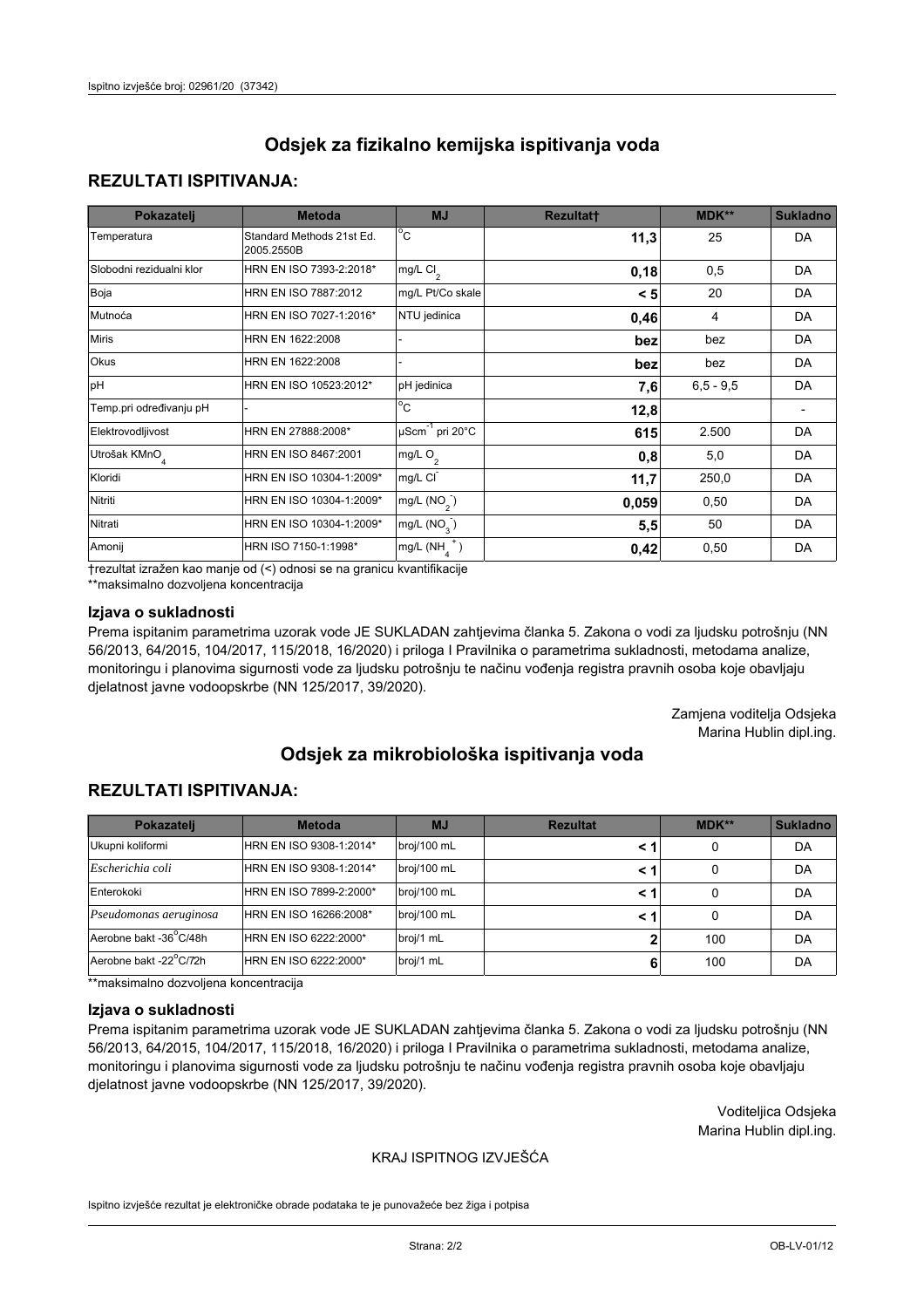



VODOOPSKRBA I ODVODNJA ZAGREBAČKE ŽUPANIJE D.O.O.-PJ VRBOVEC 10000 ZAGREB KOLEDOVČINA ULICA 1

Rakitje, 14.12.2020.

# **ISPITNO IZVJEŠĆE**

#### ISPITNO IZVJEŠĆE BROJ: 02960/20 (37341)

| Naziv uzorka:<br>Vrsta uzorka:                                                  | VODA ZA LJUDSKU POTROŠNJU<br>Javna vodoopskrba - razvodni sustav                                                                                                                                            |                                       |                                       |                                        |  |  |  |
|---------------------------------------------------------------------------------|-------------------------------------------------------------------------------------------------------------------------------------------------------------------------------------------------------------|---------------------------------------|---------------------------------------|----------------------------------------|--|--|--|
| HEO:<br>Uzorkovao:<br>Metoda<br>uzorkovanja:<br>Plan uzorkovanja: OB-LV-07/2020 | <b>Vrhovec</b><br>Služba za zdravstvenu ekologiju / Marija Vrban dipl.san.ing.<br>HRN ISO 5667-5:2011*, HRN EN ISO 19458:2008*                                                                              |                                       |                                       |                                        |  |  |  |
| Uzorak uzorkovan<br>Vrijeme uzimanja uzorka:<br>Analiza započeta:               |                                                                                                                                                                                                             | 10.12.2020.08:05<br>10.12.2020. 14:26 | Vrijeme dostave:<br>Analiza završena: | 10.12.2020. 14:20<br>14.12.2020. 08:11 |  |  |  |
| Naručitelj:                                                                     | VODOOPSKRBA I ODVODNJA ZAGREBAČKE ŽUPANIJE D.O.O.- PJ VRBOVEC<br>KOLEDOVČINA ULICA 1, 10000 ZAGREB<br>OIB: 54189804734<br>Br. ugovora: 25-Z-UG-2020. od 21.02.2020                                          |                                       |                                       |                                        |  |  |  |
| Lokacija:                                                                       | <b>NEGOVEC NH</b><br>Vodovodom upravlja: VODOOPSKRBA I ODVODNJA ZAGREBAČKE ŽUPANIJE D.O.O.- PJ VRBOVEC<br>KOLEDOVČINA ULICA 1, 10000 ZAGREB<br>OIB: 54189804734<br>Br. ugovora: 25-Z-UG-2020. od 21.02.2020 |                                       |                                       |                                        |  |  |  |
| Oblik zahtieva:                                                                 | Zahtjev po ugovoru                                                                                                                                                                                          |                                       |                                       |                                        |  |  |  |

Sukladnost je izražena uz rezultate ispitivanja.

Rukovoditeljica Službe Marina Hublin dipl.ing.

Napomena:

- 2) Ispitna izvješća se ne smiju umnožavati bez odobrenja Zavoda.
- 3) Akreditirane metode označene su zvjezdicom (\*).
- 4) Izjava o sukladnosti nije u području akreditacije.

5) Pri donošenju odluke o sukladnosti mjernih razultata s propisanim graničnim vrijednostima za akreditirane metode primjenjuje se pravilo jednostavnog prihvaćanja pri čemu se mjerna nesigurnost ne uzima u obzir, ali je dostupna na zahtjev u ispitnom laboratoriju.

6) Zavod se odriče odgovornosti za informacije dobivene od naručitelja

Služba za zdravstvenu ekologiju ovlaštena je kao službeni laboratorij za obavljanje određenih analiza vode, hrane i okolišnih uzoraka u proizvodnji hrane prema rješenju Ministarstva poljoprivrede:

KLASA: UP/I-322-01/18-01/36, URBROJ: 525-10/0729-18-3

Služba za zdravstvenu ekologiju ovlaštena je kao službeni laboratorij za provođenje ispitivanja vode za ljudsku potrošnju za određene parametre prema riešenju Ministarstva zdravstva:

<sup>1)</sup> Rezultati ispitivanja odnose se isključivo na ispitani uzorak odnosno zaprimljeni ukoliko je uzorkovanje izvršio naručiteli.